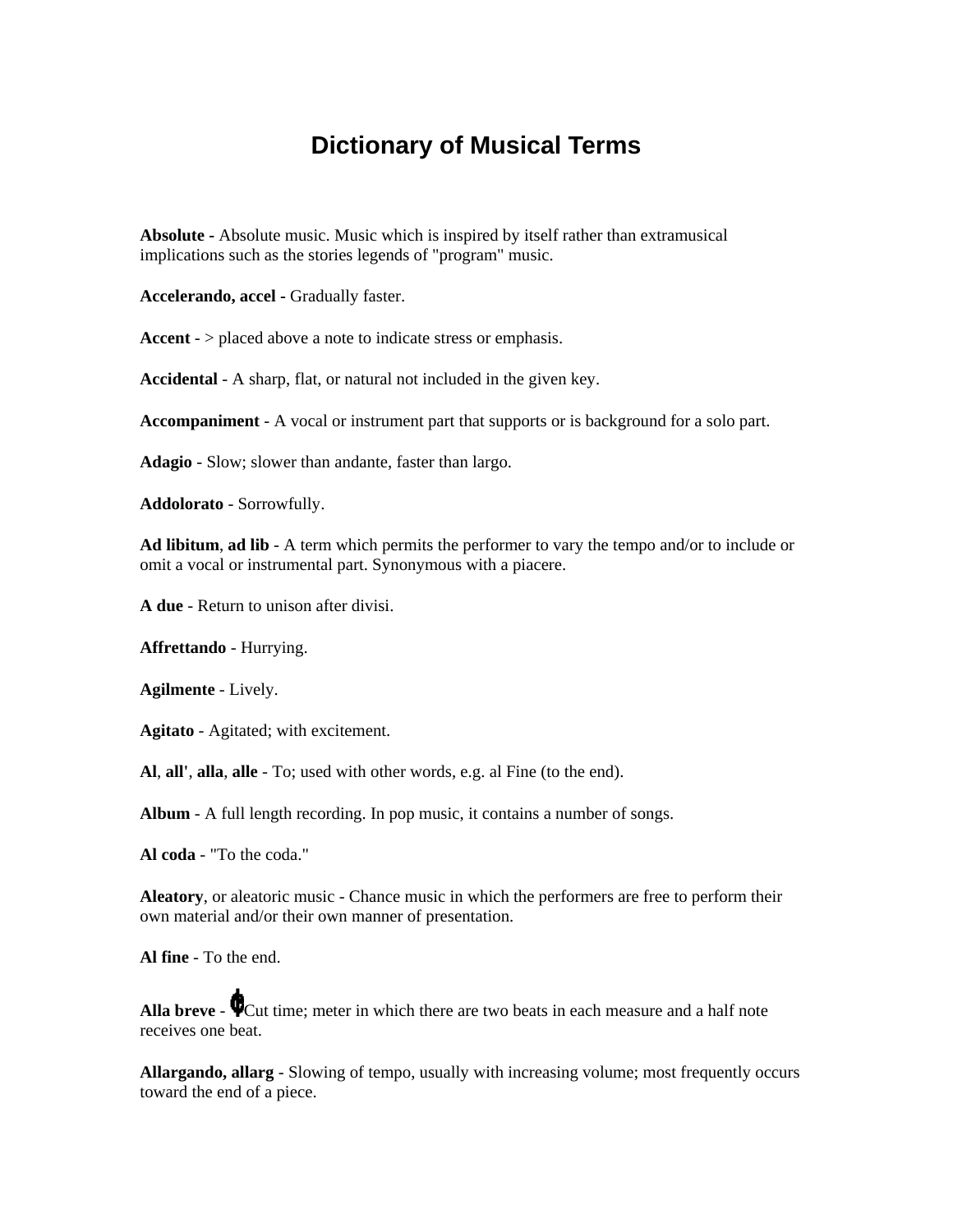**Allegretto** - Slower than allegro.

**Allegro** - Quick tempo; cheerful.

**Al segno** - Return to the sign, Dal segno.

**Alteration** - The raising or lowering of a note by means of an accidental.

**Alto clef** - The C clef falling on the third line of the staff. Most of the time is used by the viola. K

**Ancora** - Repeat.

**Andante** - Moderate tempo.

**Andantino** - Slightly faster than andante.

**A niente** - To nothing, e.g. to ppp.

**Animato** - Animated; lively.

**A piacere** - Freedom in performance. Synonymous with ad libitum.

**Appassionato** - Impassioned.

**Appoggiatura** - A nonharmonic tone, usually a half or whole step above the harmonic tone, which is performed on the beat and then resolved.

**Arabesque** - A fanciful piano piece. Ornate passage varying or accompanying a theme.

**Arpeggio** - A term used to describe the pitches of a chord as they are sung or played one after the other, rather than simultaneously.

**Arrache** - Strong pizzicato.

**Arrangement** - An adaption of a composition.

**Articulation** - The degree to which notes are separated or connected, such as staccato or **legato**.

**A tempo**- Return to the previous tempo.

**Atonality** - Lacking a tonal center.

**Augmentation** - Compositional technique in which a melodic line is repeated in longer note values. The opposite of diminution.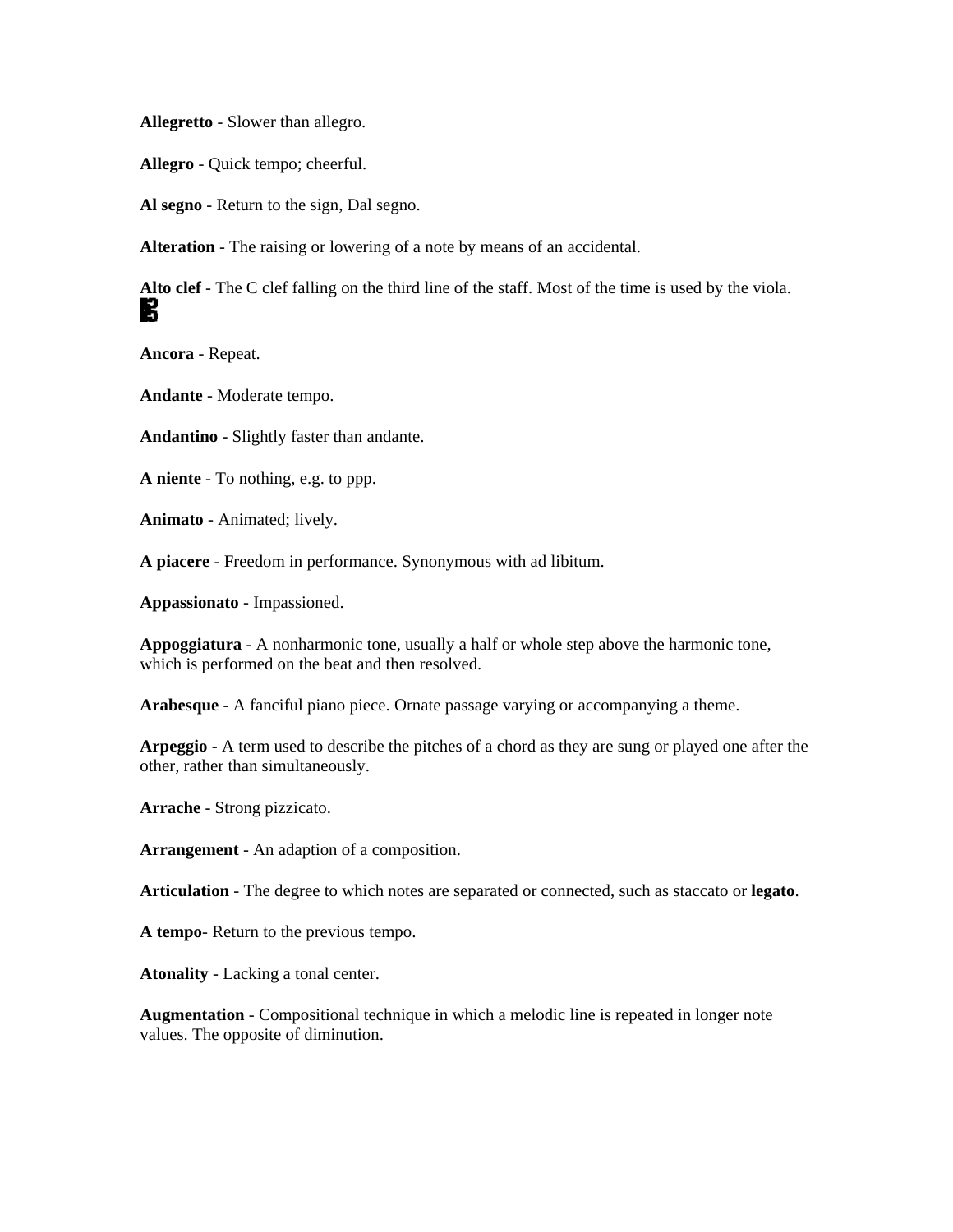**Augmented** - The term for a major or perfect interval which has been enlarged by one half-step, e.g. c-g  $\frac{4}{3}$ , (an augmented fifth,) or c-d  $\frac{4}{3}$ , (an augmented second). Also used for a triad with an augmented fifth, e.g. the augmented tonic triad in C major,  $C_+$ , c-e-g  $\mathbf{\hat{F}}$ .

**Baby grand** - A small grand piano.

**Balance** - The harmonious adjustment of volume and timbre between instruments or voices; it can be between players or vocalists or electronically while recording or mixing.

**Ballade** - In the medieval period a form of trouvere music and poetry. In later time, German poetry set as a through-composed song.

**Band** - An instrumental ensemble, usually made up of wind and percussion instruments and no string instruments.

**Bar line** - The vertical line placed on the staff to divide the music into measures.

**Baroque** - The period 1600-1750.

**Bass clef** - The other name for the F clef.

**Basso continuo**, **Continuo**, **Thorough-bass** - The Baroque practice in which the bass part if played by a viola da gamba(cello) or bassoon while a keyboard instrument performed the bass line and the indicated chords.

**Baton** - Conductor's stick.

**Battuto** - Beat, bar, or measure. A due or a tre battuta, the musical rhythm in groups of two or three respectively.

**Ben** - Well. Used with other words, e.g. ben marcato, well accented, emphasized.

**Binary form** - The term for describing a composition of two sections. AB, each of which may be repeated.

**Bis** - Repeated twice. Encore!

**Bitonality** - The occurrence of two different tonalities at the same time.

**Bourree** - A French dance from the 17th century in brisk duple time starting with a pickup.

**Brass family** - Wind instruments made out of metal with either a cup- or funnel-shaped mouthpiece, such as trumpet, cornet, bugle, Flugelhorn, trombone, tuba, baritone horn, euphonium, saxhorn, and French horn.

**Broken chord** - Notes of a chord played in succession rather than simultaneously. **Arpeggio**.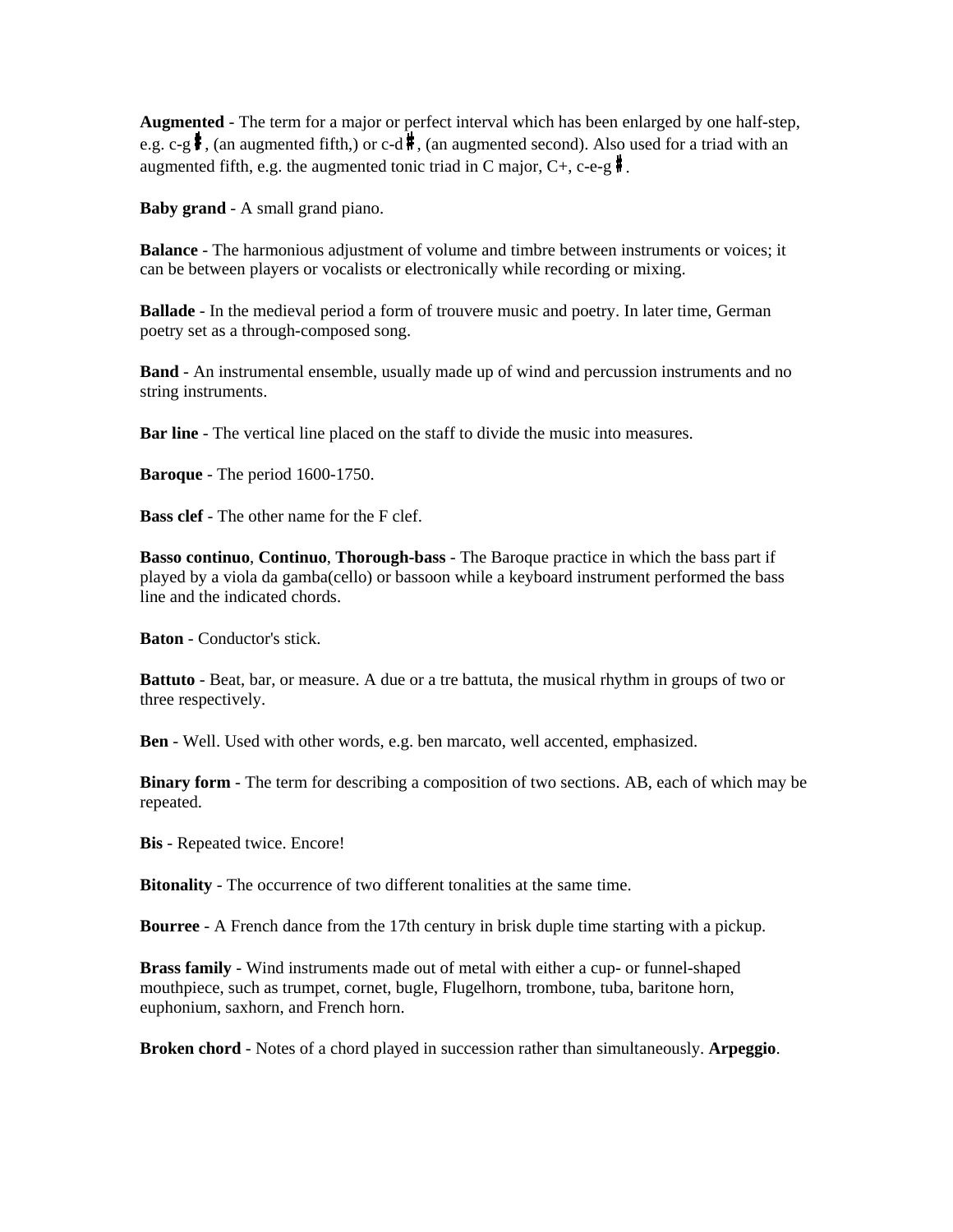**Cadence** - A chordal or melodic progression which occurs at the close of a phrase, section, or composition, giving a feeling of repose; a temporary or permanent ending. The most frequently used cadences are perfect, plagal, and deceptive.

**Cadenza** - a solo passage, often virtuosic, usually near the end of a piece, either written by the composer or improvised by the performer.

**Caesura** - A sudden silencing of the sound; a pause or break, indicated by the following symbol: //

**Calmo**, **calmato** - Calm.

**Cambia** - A direction found in scores to change tuning or instruments.

**Camminando** - Following easily and gently.

**Canon** - The strictest form of imitation, in which two or more parts have the same melody but start at different points.

**Canonic** - A term used to describe a polyphonic style of music in which all the parts have the same melody but which start at different times.

**Cantabile** - In singing style.

**Cantata** - Baroque sacred or secular choral composition containing solos, duets, and choruses, with orchestral or keyboard accompaniment.

**Carol** - The term was derived from a medieval French word, *carole*, a circle dance. In England it was first associated with pagan songs celegrating the winter solstice. It then developed into a song of praise and celebration, usually for Christmas.

**C clef** - A clef **b**usually centered on the first line (soprano clef), third line (alto clef), fourth line (tenor clef), or third space (vocal tenor clef) of the staff. Wherever it is centered, that line or space becomes middle C.

**Chance music** - Aleatoric music.

**Chorale** - Hymn-like song, characterized by blocked chords.

**Chord** - A combination of three or more tones sounded simultaneously.

**Chromatic** - Ascending or descending by half steps.

**Chromatic scale** - A scale composed of 12 half steps.

**Circle of fifths** - The succession of keys or chords proceeding by fifths.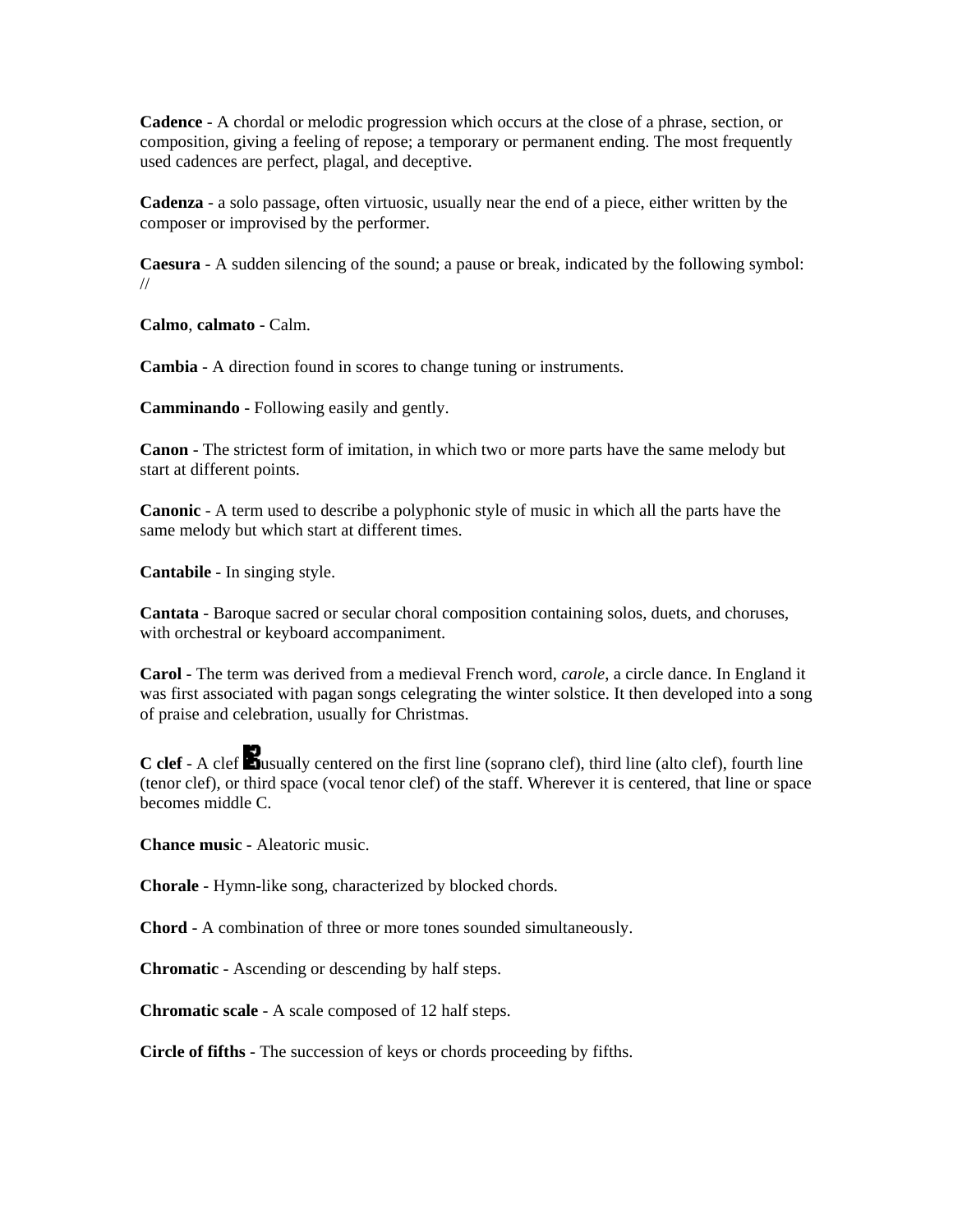**Classical** - Music conforming to certain form and structure. Usually music composed during the period 1770-1825.

**Clef** - A symbol placed at the beginning of the staff to indicate the pitch of the notes on the **staff**.

The most commonly used clefs in choral music are the G, or treble, clef  $\bullet$  and the F or bass clef . On the keyboard, all the notes above middle C are said to be in the G clef; all the notes below middle C in the F clef.

**Coda** - Closing section of a composition. An added ending.

**Col**, **coll'**, **colla** - With or "with the."

**Common time** - 4/4 meter.

**Complete cadence** - I-IV-V-I progression.

**Composer** - A person who creates (composes) music.

**Con** - With.

**Con brio** - With spirit; vigorously.

**Con calore** - With warmth.

**Concert** - A public performance of music.

**Concert grand piano** - The largest of the grand pianos, usually about nine feet long.

**Concertino** - A short concerto. The group of soloists in a concerto grosso.

**Concert master** - First chair violinist in an orchestra.

**Concerto** - A piece for a soloist and orchestra.

**Concert pitch** - The international tuning pitch -- currently A 440 or 442. The pitch for nontransposing (C) instruments.

**Conducting** - The directing of a group of musicians.

**Conductor** - The person who directs a group of musicians.

**Con intensita** - With intensity.

**Conjunct** - Pitches on successive degrees of the scale; opposite of disjunct.

**Con moto** - With motion.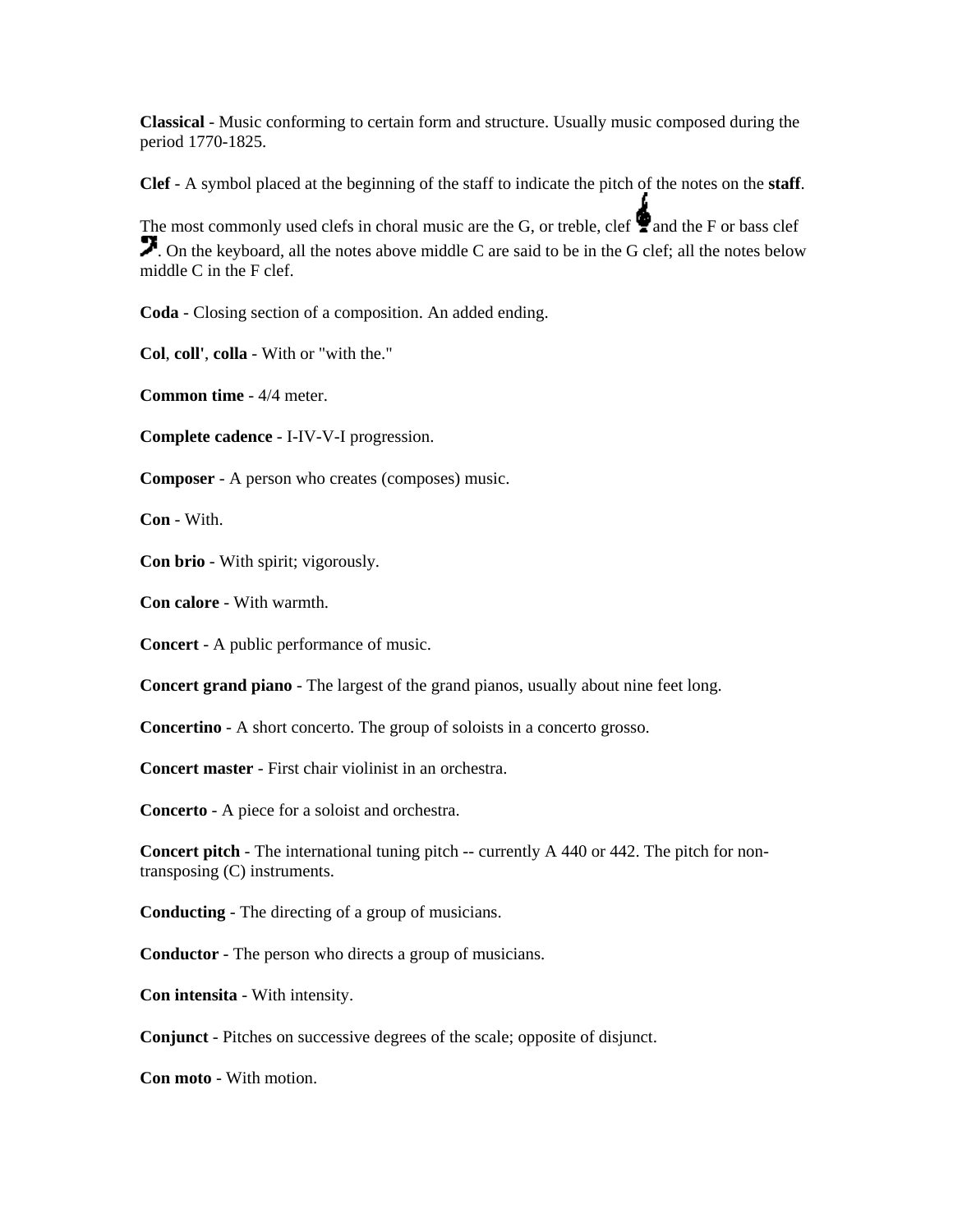**Consonance** - Intervallic relationships which produce sounds of repose. Frequently associated with octave, third and sixth intervals; however, fourths and fifths may be sounds of consonance, as in both early and 20th-century music.

**Consort** - A 17th-century term for instrumental chamber ensembles and for the compositions written for these ensembles.

**Con spirito -** With spirit.

**Contra** - The octave below normal.

**Corda**, **corde** - String.

**Countermelody** - A vocal part which contrasts with the principal melody.

**Counterpoint** - The technique of combining single melodic lines or parts of equal importance.

**Crescendo** - Gradually louder.

**Cue** - Indication by the conductor or a spoke word or gesture for a performer to make an entry. Small notes that indicate another performer's part. Music occurrence in a film.

**Cut time** - 2/2 meter.

**Da capo, D. C.** - Return to the beginning.

**Dal** - "From the," "by the."

**Dal segno, D. S.** - Repeat from the sign  $\bullet$ . Frequently followed by al Fine.

**Damper pedal** - On pianos, the pedal that lifts the dampers from the strings.

**Deceptive cadence** - Chordal progression dominant (V) to a chord other than the expected tonic.

**Decrescendo** -  $\rightarrow$  Gradually softer. Synonymous with diminuendo.

**Degree** - One of the eight consecutive tones in a major or minor scale.

**Delicato** - Delicately.

**Di** - Of, with.

**Diminished** - The term for an interval which has been decreased from the major by two half steps and from the perfect by one half step, e.g. c-a**b**, diminished sixth, or c-g<sup>-</sup>, a diminished fifth. Also used for a triad which has a minor third and a diminished fifth, e.g.  $c^{\frac{1}{2}}$ ,  $c-e^{\frac{1}{2}}$ ,  $g^{\frac{1}{2}}$ .

**Diminuendo, dim** - Gradually softer. Synonymous with decrescendo.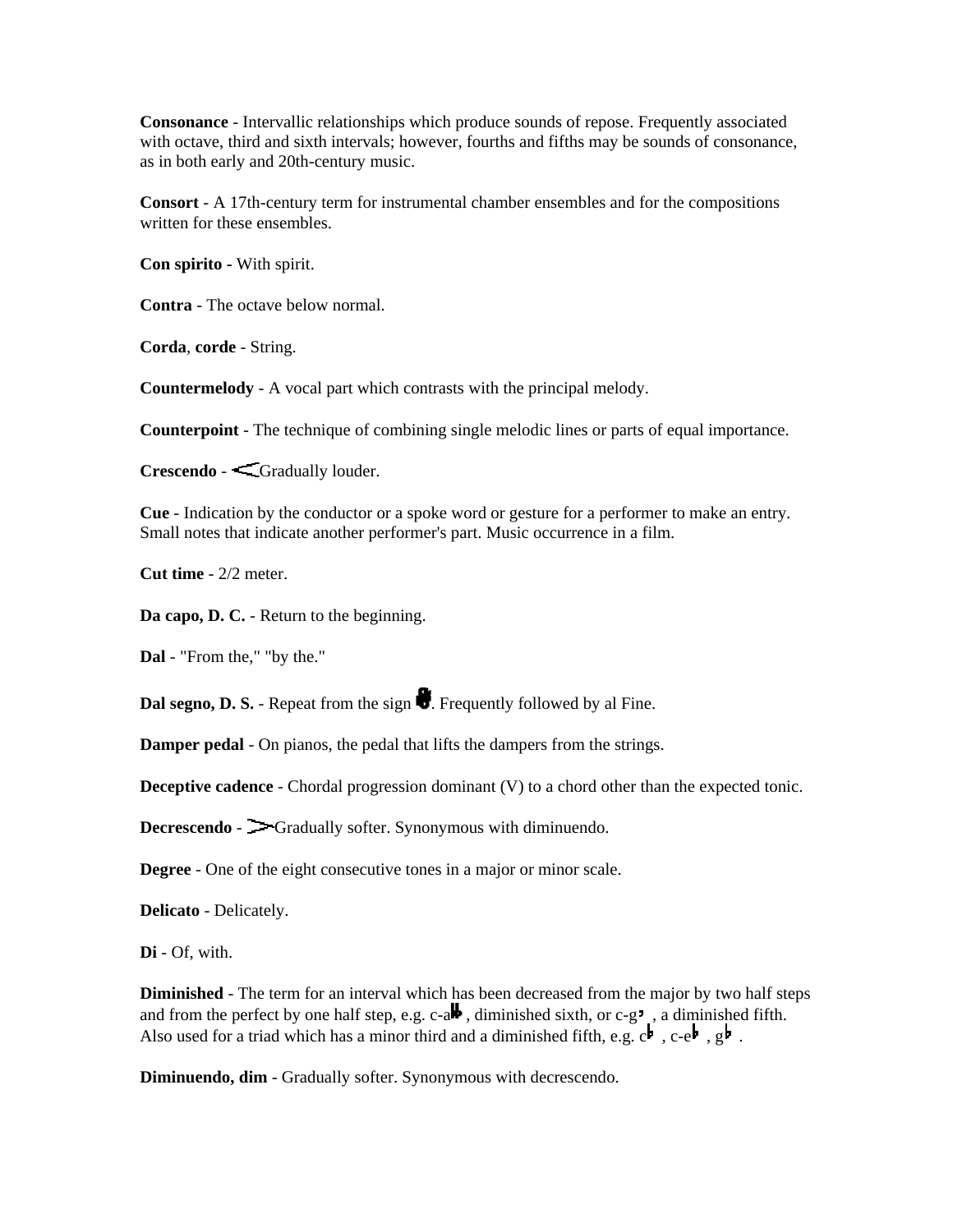**Diminution** - The shortening of note values; the opposite of augmentation.

**Dirge** - A piece that is performed at a funeral or memorial service.

**Disjunct** - The term used to describe intervals larger than a second; the opposite of conjunct.

**Dissonance** - Sounds of unrest, e.g. intervals of seconds and sevenths; the opposite of consonance.

**Divisi, div** - An indication of divided musical parts.

**Do** - The first degree of the major scale.

**Dolce** - Sweetly.

**Dolcissimo** - Very sweetly.

**Doloroso** - Sadly; mournfully.

**Dominant** - The fifth degree of the major or minor scale. Also, the term for the triad built on the fifth degree, labelled V in harmonic analysis.

**Double bar** - Two vertical lines placed on the staff to indicate the end of a section or a composition. Also, used with two dots to enclose repeated sections.

**Double flat** -  $\blacktriangleright$  A symbol for lowering pitch one step.

**Double sharp** -  $\star$  A symbol for raising pitch one step.

**Double tonguing** - On flute and brass instruments, the technique of rapidly articulating notes by using the front and the back of the tongue in alternation (t-k-t-k-t-k).

**Down beat** - The first beat; given by the conductor with a downward stroke.

**Down bow** - In the violin family, drawing the bow downward from its frog. The symbol is:  $\blacksquare$ .

**Du** - "From the," "of the."

**Duet** - A piece for two performers.

**Duplet** -  $\prod A$  group of two notes performed in the time of three of the same kind.

**Dynamics** - Varying degrees of loud and soft.

**E** - Italian word meaning "and."

**Eighth** - Octave.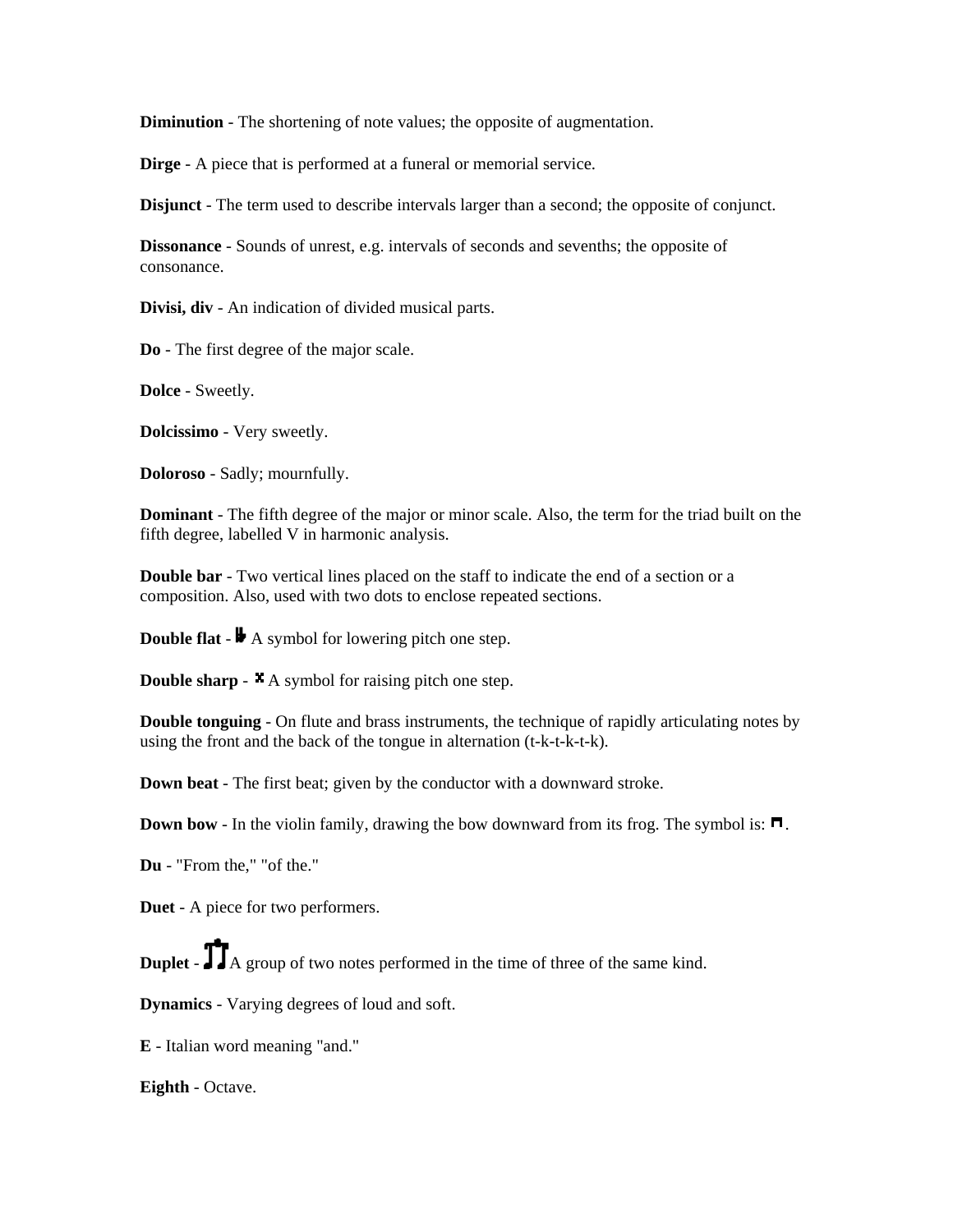**Eighth note/rest** - A note/rest half the length of a quarter note and an eighth of the length of a whole note.  $\mathbf{P}$ 

**Encore** - To repeat a piece or play an additional piece at the end of a performance.

**Enharmonic** - A term used to describe notes of the same pitch which have different names, e.g.  $c \cdot$  and  $d \cdot$  , f and  $g \cdot$  .

**Espressivo** - Expressively.

**Esuberante -** Exuberant.

**Fa** - In solmization, the fourth degree of the major scale.

**Fanfare** - A prelude or opening, a flourish, usually played by brass instruments.

**Fasola** - A system of solmization used in 17th- and 18th-century England and America. Fa, so, and la were given to both c-d-e and f-g-a, with mi used for the seventh degree.

**Fermata** - Hold; pause

**Festivo, festoso** - Festive; merry.

**Fifth** - The fifth degree of the diatonic scale. Also, the interval formed by a given tone and the fifth tone above or below it, e.g. c up to g, c down to f. Intervals of the fifth may be perfect (corresponding to major), diminished, or augmented.

**Finale** - The last movement of a symphony or sonata, or the last selection of an opera.

**Fine** - The end.

First ending - One or more measures which occur at the end of the stanza or stanzas. It is usually indicated:

**Fixed do** - The system of solmization in which c is always do.

**Flat**  $\cdot$  **A** symbol which lowers the pitch of a note one half step.

**Form** - The design or structure of a musical composition .

**Forte** - Loud.

Fortissimo - **J**Very loud.

**Full score** - An instrumental score in which all the parts for the instruments appear on their own staves in standard instrumental family order.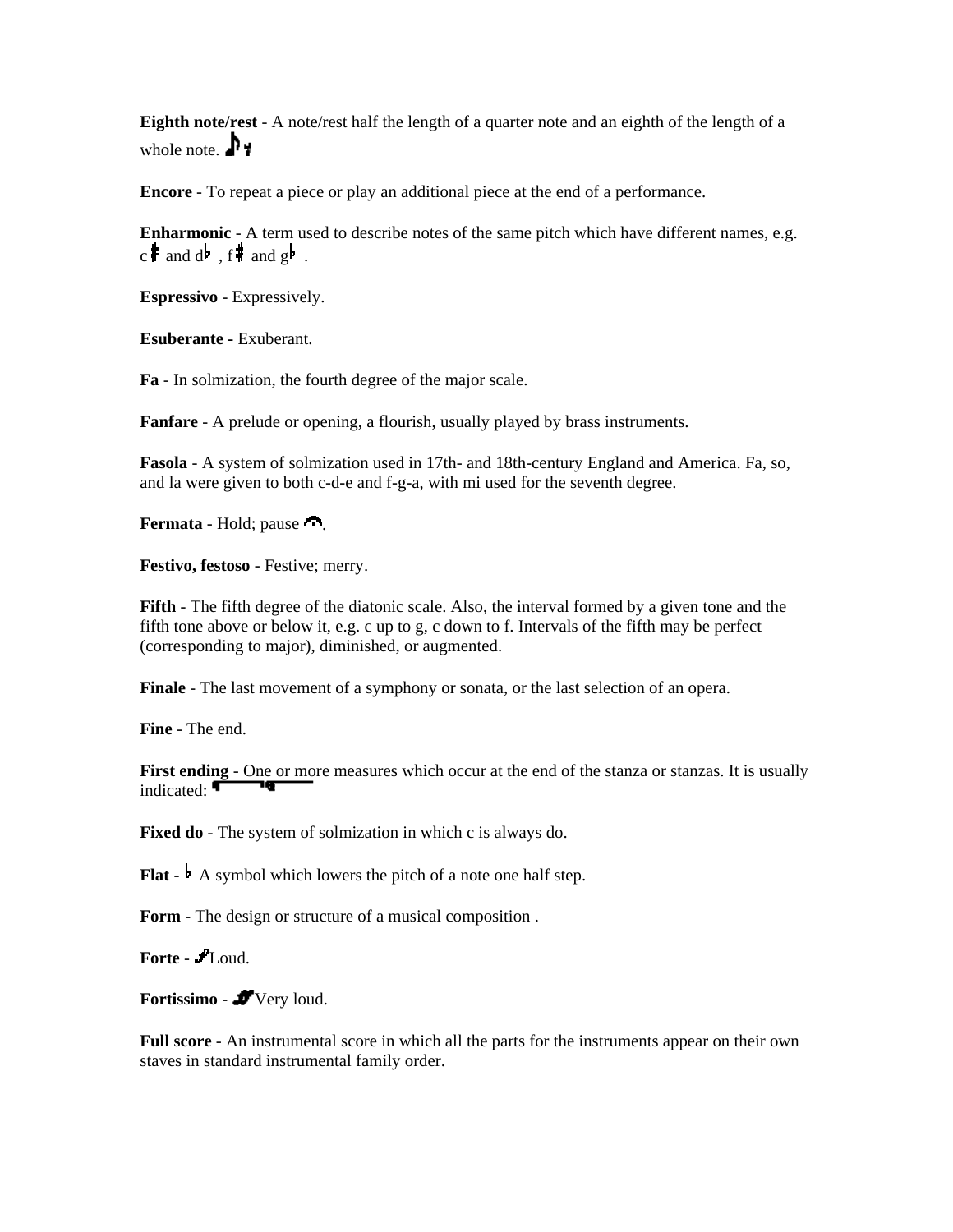**Fourth** - The fourth degree of the diatonic scale. Also, the interval formed by a given tone and the fourth tone above or below it, e.g. c up to f; c down to g. Intervals of the fourth may be perfect, diminished, or augmented.

**Fz** - Forzando or forzato. Synonomous with sforzando (sf or sfz).

**Gig** - A job for a musician.

**Giocoso -** Playful.

**Giubilante** - Exultant, jubilant.

**Glissando** - Gliss. The rapid scale achieved by sliding the nail of the thumb or third finger over the white keys of the piano. Glissando is commonly used in playing the harp. For bowed instruments glissando indicates a flowing, unaccented playing of a passage.

**Grandioso** - Grandiose, majestic.

**Grand pause** - A rest for the entire ensemble.

**Grand piano** - A piano with a winglike shape and a horizontal frame, strings, and soundboard.

**Grand staff**, **Great staff -** The G and F clef staves together make the grand (great) staff.

**Grave** - Slow, solemn.

**Grazia** - Grace. Con grazia, with grace.

**Grazioso** - Graceful.

**Grosso**, **grosse** - Great, large.

**Half step** - The interval from one pitch to the immediately adjacent pitch, ascending or descending, e.g.  $c-c$ ,  $\frac{1}{2}$ ; e-e.g. The smallest interval on the keyboard.

**Harmony** - The sounding of two or more tones simultaneously; the vertical aspect of music.

**Hemiola** - The term applied to time values in the ration of 3:2, e.g. three half notes in place of two dotted half notes.

**Homophony**, **Homophonic** - Musical texture which is characterized by chordal support of a melodic line.

**Impressionism** - A musical movement of the late 19th and early 20th centuries. Inspired by the French impressionist painters, the movement had its impetus in the music of Debussy and Ravel.

**Instrument** - Any device that produces a musical sound.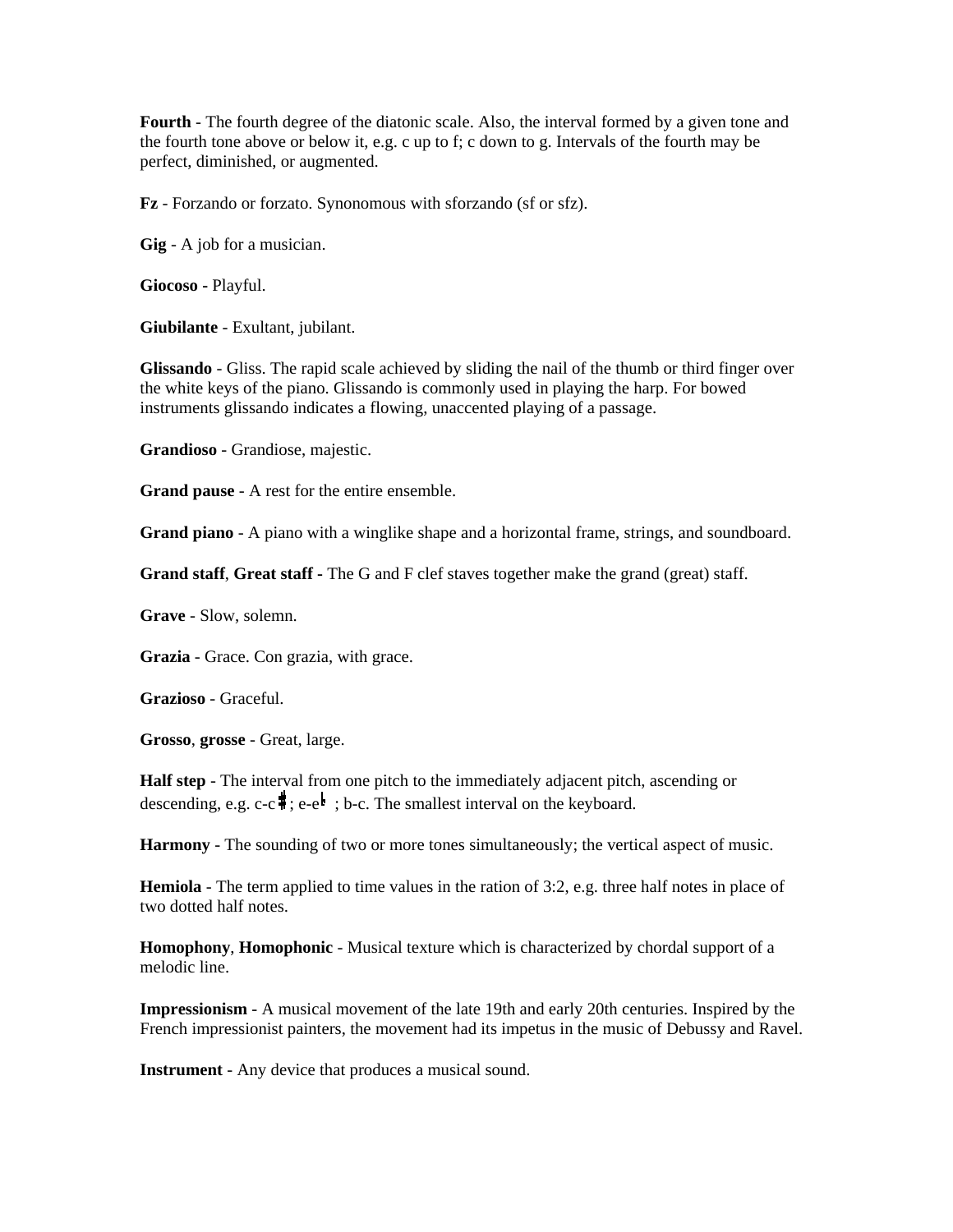**Instrumentation** - The art of composing, orchestrating, or arranging for an instrumental ensemble.

**Interval** - The difference in pitch between two tones.

**Inversion** - As applied to music the term may be used in both melody and harmony. Melodic inversion: an exchange of ascending and descending movement, e.g. c up to f in descending becomes c down to g. Harmonic inversion: the position of the chord is changed from root position (root on the lowest pitch) to first inversion, with the third, or second inversion, with the fifth in the lowest voice. An example: root position c-e-g; first inversion e-g-c; second inversion g-c-e.

**Ironico** - Ironical.

**Key signature** - The sharps or flats placed at the beginning of the staff to denote the scale upon which the music is based.

**La** - In solmization, the sixth degree of the major scale. Also, the first degree of the relative minor scale, e.g. a is the sixth degree, or la, in the C major scale and the first degree of the aminor scale.

**Lacrimoso** - Tearful, mournful.

**Lamento** - Mournful, sad.

**Langsam** - Slow.

**Largamente** - Broadly.

**Larghetto** - Slower than largo.

**Largo** - Very slow.

**Leading tone** - The seventh degree of the major scale, so called because of its strong tendency to resolve upward to the tonic.

**Ledger lines** - Short lines placed above and below the staff for pitches beyond the range of the staff.

**Legato** - Smooth, connected.

**Leggiero** - Light; graceful.

**Lento** - Slow; slightly faster than largo, slower than adagio.

**Liberamento** - Freely.

**Linear** - Melodic; horizontal lines.

**Ma** - But. Used with other words, e.g. lento ma non troppo, slow but not too slowly.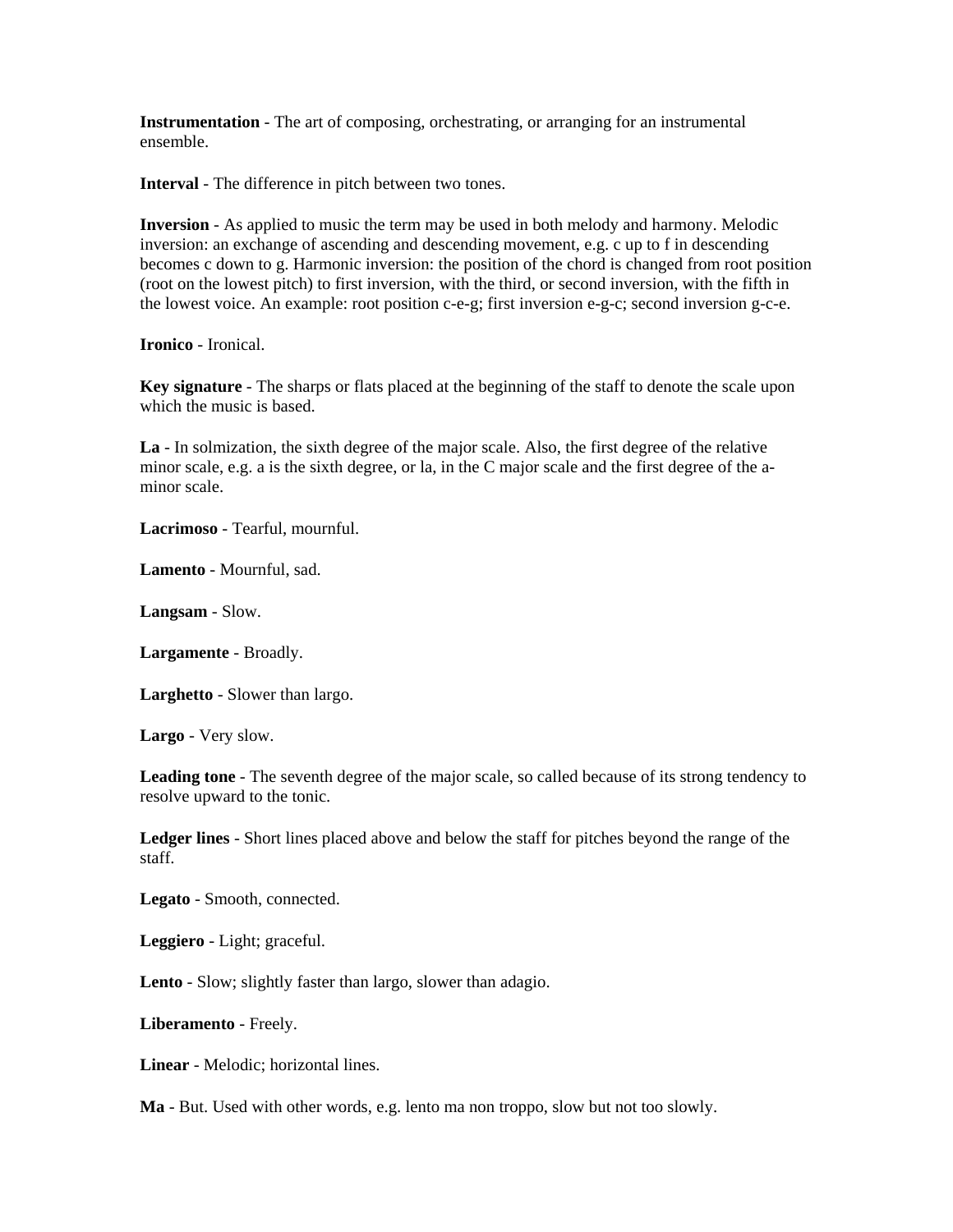**Maestoso** - Majestically.

**Major** - The designation for certain intervals and scales. A key based on a major scale is called a major key. The pattern for the major scale is:

| whole | whole | half | whole | whole | whole | half |
|-------|-------|------|-------|-------|-------|------|
| step  | step  | step | step  | step  | step  | step |

**Major chord** - A triad composed of a root, major third, and perfect fifth.

**Mancando** - Fading away

**Marcato** - Emphasized, heavily accented.

**Measure** - A group of beats containing a primary accent and one or more secondary accents, indicated by the placement of bar lines on the staff. The space between two bar lines.

**Medesimo** - The same.

**Mediant** - The third degree of the major or minor scale. The triad built on this degree is labeled iii in the major scale,  $III$  in the natural minor scale, and  $III<sup>+</sup>$  in the harmonic minor scale.

**Medieval** - The period prior to the Renaissance, c. 500-1450, marking the music of the early Christian church.

**Melody** - In general, a succession of musical tones. It represents the linear or horizontal aspect of music.

**Meno** - Less.

**Meno mosso** - Less motion.

**Meter** - The structure of notes in a regular pattern of accented and unaccented beats within a measure, indicated at the beginning of a composition by a meter signature.

**Meter signature** - The numbers placed at the beginning of a composition to indicate the meter of the music, e.g.  $\mathbf{L}$ . The upper number indicates the beats in a measure; the lower number tells what kind of a note will receive one beat.

**Metronome** - Invented by Maelzel in 1816, the instrument is used to indicate the exact tempo of a composition. An indication such as M.M. 60 indicates that the pendulum, with a weight at the bottom, makes 60 beats per minute. A slider is moved up and down the pendulum to decrease and increase the tempo. M.M.  $\blacksquare = 80$  means that the time value of a quarter note is the equivalent of one pendulum beat when the slider is set at 80.

**Mezzo** - Half, Medium

Mezzo forte - **Medium loud.**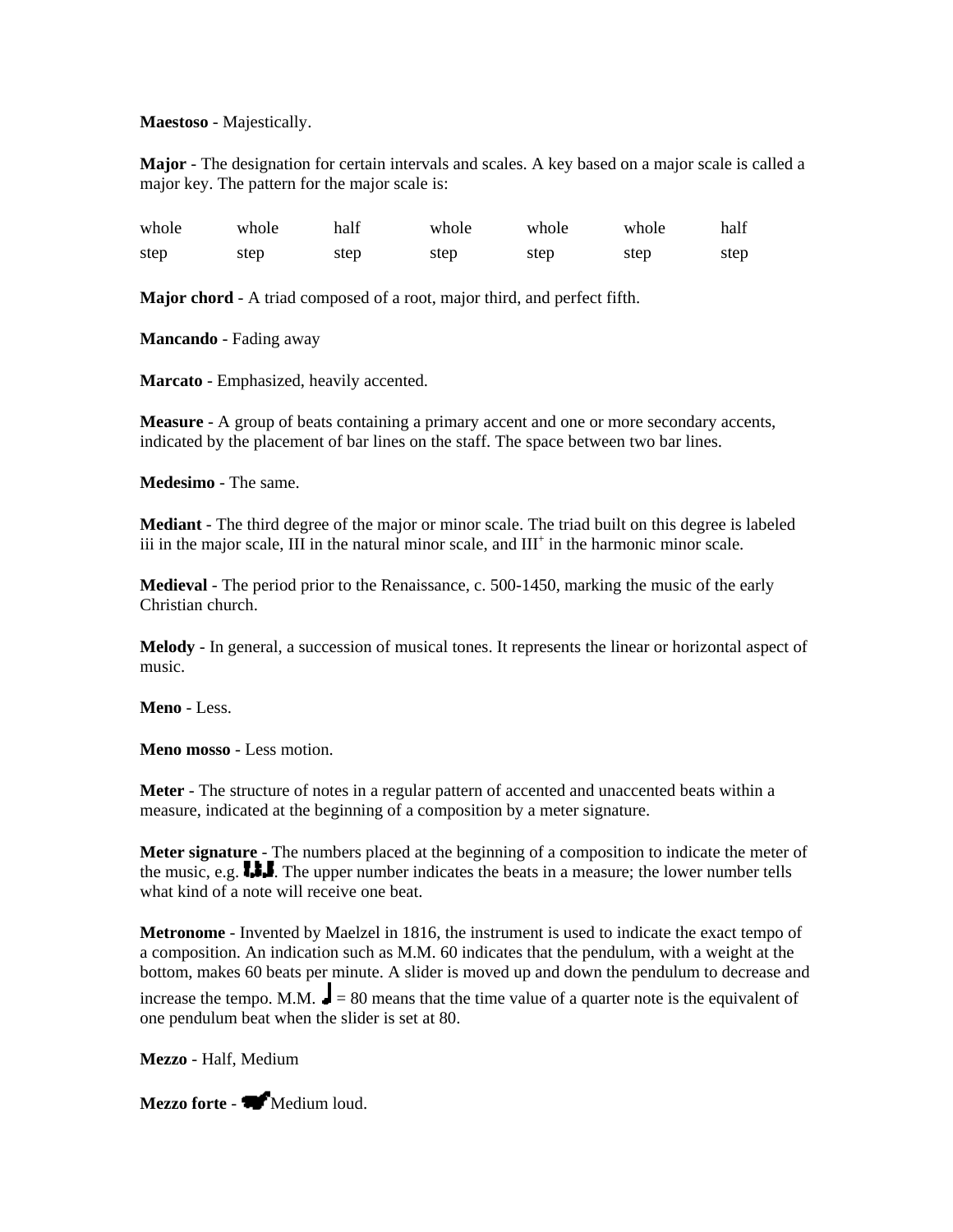Mezzo piano - **W**Medium soft.

**Mi** - In **solmization**, the third degree of the major scale.

**Middle Ages** - European historical period between roughly A.D. 500 and 1450.

**Middle C** - The note C in the middle of the Grand staff, and near the middle of the paino.

**Minor** - The designation for certain intervals and scales. A key based on a minor scale is called a minor key. The three types of minor scales include natural, hormonic, and melodic, which is used infrequently in choral music. The patterns for natural and harmonic scales are:

| natural:      | whole<br>step | half<br>step  | whole<br>step | whole<br>step | half<br>step  | whole<br>step      | whole<br>step |
|---------------|---------------|---------------|---------------|---------------|---------------|--------------------|---------------|
| harmonic:     | whole<br>step | half<br>step  | whole<br>step | whole<br>step | whole<br>step | $1 - 1/2$<br>steps | half<br>step  |
| melodic:      |               |               |               |               |               |                    |               |
| (ascending):  | whole<br>step | half<br>step  | whole<br>step | whole<br>step | whole<br>step | whole<br>step      | half<br>step  |
| (descending): | whole<br>step | whole<br>step | half<br>step  | whole<br>step | whole<br>step | half<br>step       | whole<br>step |

**Misterioso** - Mysteriously.

**Mit** - With.

**Mode** - Any scalewise arrangement of pitches; more generally, the term refers to the patterns upon which medieval music was structured, the patterns which preceded the development of major and minor scales and tonality.

**Moderato** - Moderate speed.

**Modern** - Music written in the 20th century or contempory music.

**Modulation** - The process of changing from one key to another within a composition.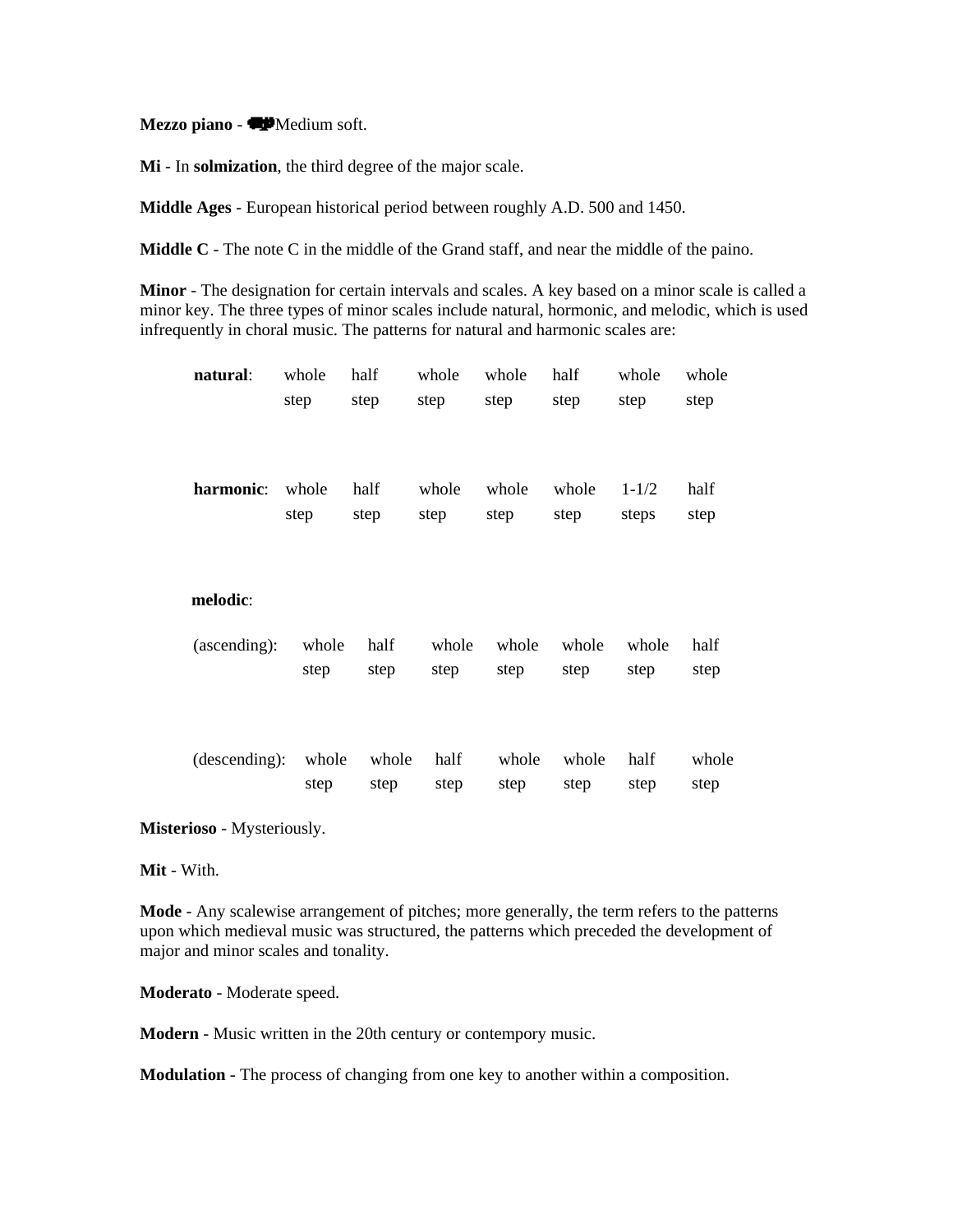**Molto** - Very. Used with other terms, e.g. molto allegro.

**Mordent** - "Biting." An ornament consisting of an alteration (once or twice) of the written note by playing the one immediately below it (lower mordent), or above it (upper, or inverted, mordent) and then playing the note again.

**Morendo** - Gradually decreasing in volume; dying away.

**Mosso** - Rapid. Meno mosso, less rapid. Piu mosso, more rapid.

**Motive** - A short melodic or rhythmic pattern.

**Moto** - Motion. Con moto, with motion.

**Movable Do** - The system of solmization in which do changes to accommodate the key, e.g. in the key of C major, do is c; in  $E^{\frac{1}{2}}$  major do is  $e^{\frac{1}{2}}$ . In the key of a minor do is c (relative major); in the key of c minor do is  $e^{\mathbf{b}}$  (relative major).

**Music** - The organization of sounds with some degree of rhythm, melody, and harmony.

**Music theory** - The study of how music is put together.

**Nach** - After (as "in the manner of"); behind.

**Nachtmusik** - "Night music." A serenade.

**Natural** -  $\mathbf{A}$  musical symbol which cancels a previous sharp or flat.

**Neumatic** - One style of chant in which two to four pitches occur on one syllable; in contrast to melismatic and syllabic.

**Non** - No; not.

**Nonharmonic tones** - A designation for tones outside the harmonic structure of the chord. Two frequently used examples are the passing tone and the appoggiatura.

**Non troppo** - Not too much. Used with other terms, e.g. non troppo allegro, not too fast.

**Notation** - A term for a system of expressing musical sounds through the use of written characters, called notes.

**Note** - The symbol which, when placed on a staff with a particular clef sign, indicates pitch.

**Nuance** - Subtle variations in tempo, phrasing, dynamics, etc., to enhance a musical performance.

**Octave** - The eighth tone above a given pitch, with twice as many vibrations per second, or below a given pitch, with half as many vibrations.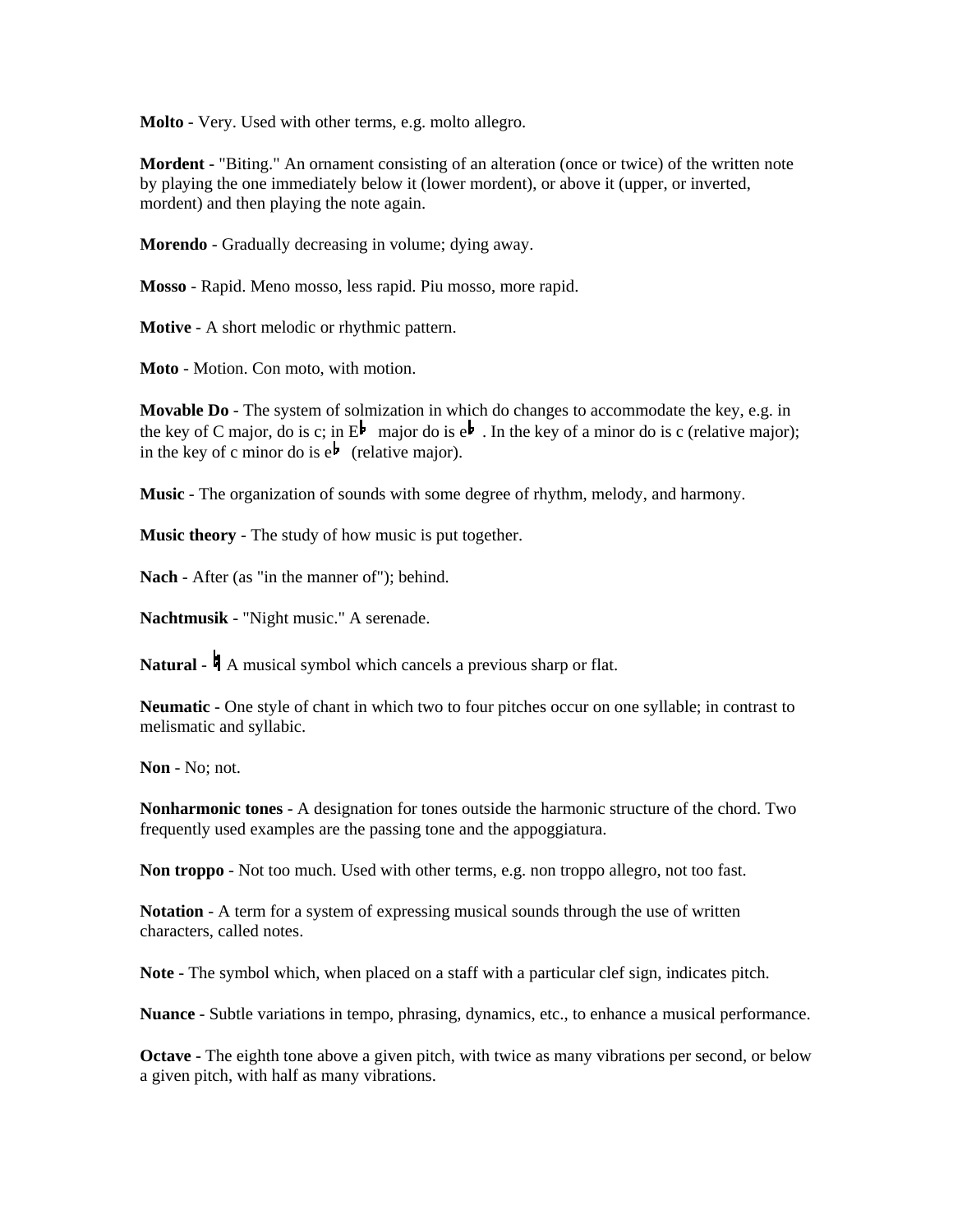**Octet** - A piece for eight instruments or voices.

**Open fifth** - A triad without a third.

**Open strings** - Strings are not stopped, fingured, or fretted.

**Opus**, **Op** - The term, meaning work, is used by composers to show the chronological order of their works, e.g. Op. 1, Op. 2.

**Orchestra** - A large group of musicians made up of string, brass, woodwind, and percussion instruments.

**Orchestration** - The art of writing, arranging, or scoring for the orchestra.

**Ornamentation** - Note or notes added to the original melodic line for embellishment and added interest.

**Ornaments** - Melodic embellishments, either written or improvised.

**Ossia** - "Or." Indicating an alternative passage or version.

**Ostinato** - A repeated melodic or rhythmic pattern, frequently appearing in the bass line.

**Ottava** - Octave.

**Ottava alta** - (8va) An octave higher.

**Ottave bassa** - (8va or 8vb) An octave lower.

**Overtones** - The almost inaudible higher tones which occur with the fundamental tone. They are the result of the vibration of small sections of a string (instrument) or a column of air. Other general terms for overtones are partials and harmonics.

**Overture** - The introductory music for an opera, oratorio or ballet. A concert overture is an independent work.

**Pacato** - Calm, quiet.

**Passing tones** - Unaccented notes which move conjunctly between two chords to which they do not belong harmonically.

**Pausa** - A rest.

**Pensieroso** - Contemplative, thoughtful.

**Percussion family** - Instruments made of sonorous material that produce sounds of definite or indefinite pitch when shaken or struck, including drums, rattles, bells, gongs, and xylophones.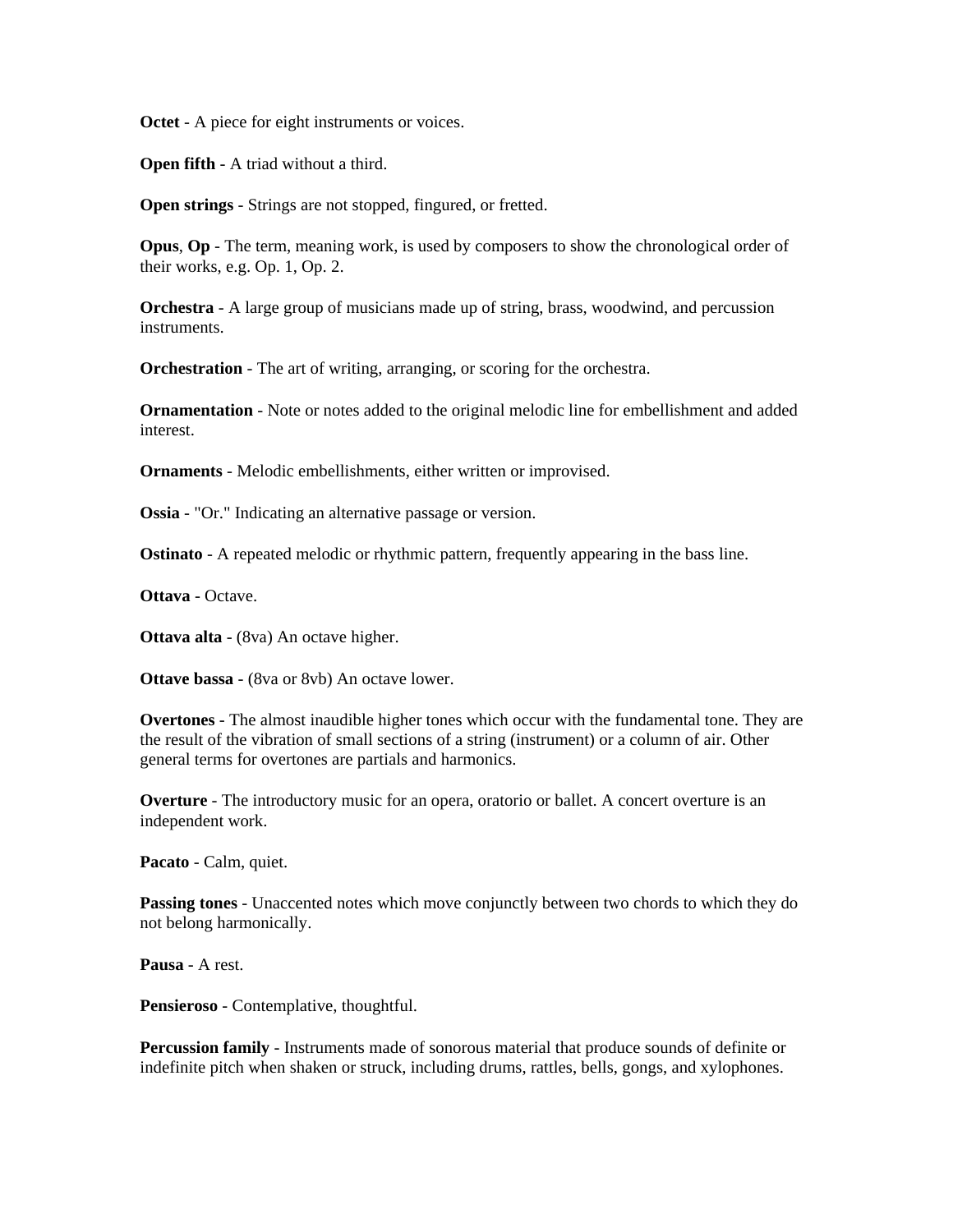**Perfect** - A term used to label fourth, fifth, and octave intervals. It corresponds to the major, as given to seconds, thirds, sixths, and sevenths.

**Perfect cadence** - The chordal progression of dominant to tonic, in a major key V-I, in minor V-i.

**Perfect interval** - Interval of an octave, fifth, or fourth without alteration.

**Perfect pitch** - The ability to hear and identify a note without any other musical support.

**Pesante** - Heavy.

**Petite** - Little.

**Peu a peu** - Little by little.

**Phrase** - A relatively short portion of a melodic line which expresses a musical idea, comparable to a line or sentence in poetry.

Pianissimo - **PP**Very soft.

Pianississimo - **PPP** Very, very soft; the softest common dynamic marking.

Piano - PSoft. Pianoforte.

**Pianoforte** - "Soft-loud." A keyboard instrument, the full name for the piano, on which sound is produced by hammers striking strings when keys are pressed. It has 88 keys.

**Picardy third** - The term for the raising of the third, making a major triad, in the final chord of a composition which is in a minor key. The practice originated in c. 1500 and extended through the Baroque period.

**Pitch** - The highness or lowness of a tone, as determined by the number of vibrations in the sound.

**Piu** - More. Used with other terms, e.g. piu mosso, more motion.

**Pizzicato** - "Pinched." On string instruments, plucking the string.

**Plagal cadence** - Sometimes called the "amen" cadence. The chordal progression of subdominant to tonic, in a major key IV-I, in minor iv-i.

**Poco** - Little. Used with other terms, e.g. poco accel., also, poco a poco, little by little.

**Poco ced**., **Cedere** - A little slower.

**Poco piu mosso** - A little more motion.

**Poi** - Then or afterwards, e.g. poi No. 3, then No. 3.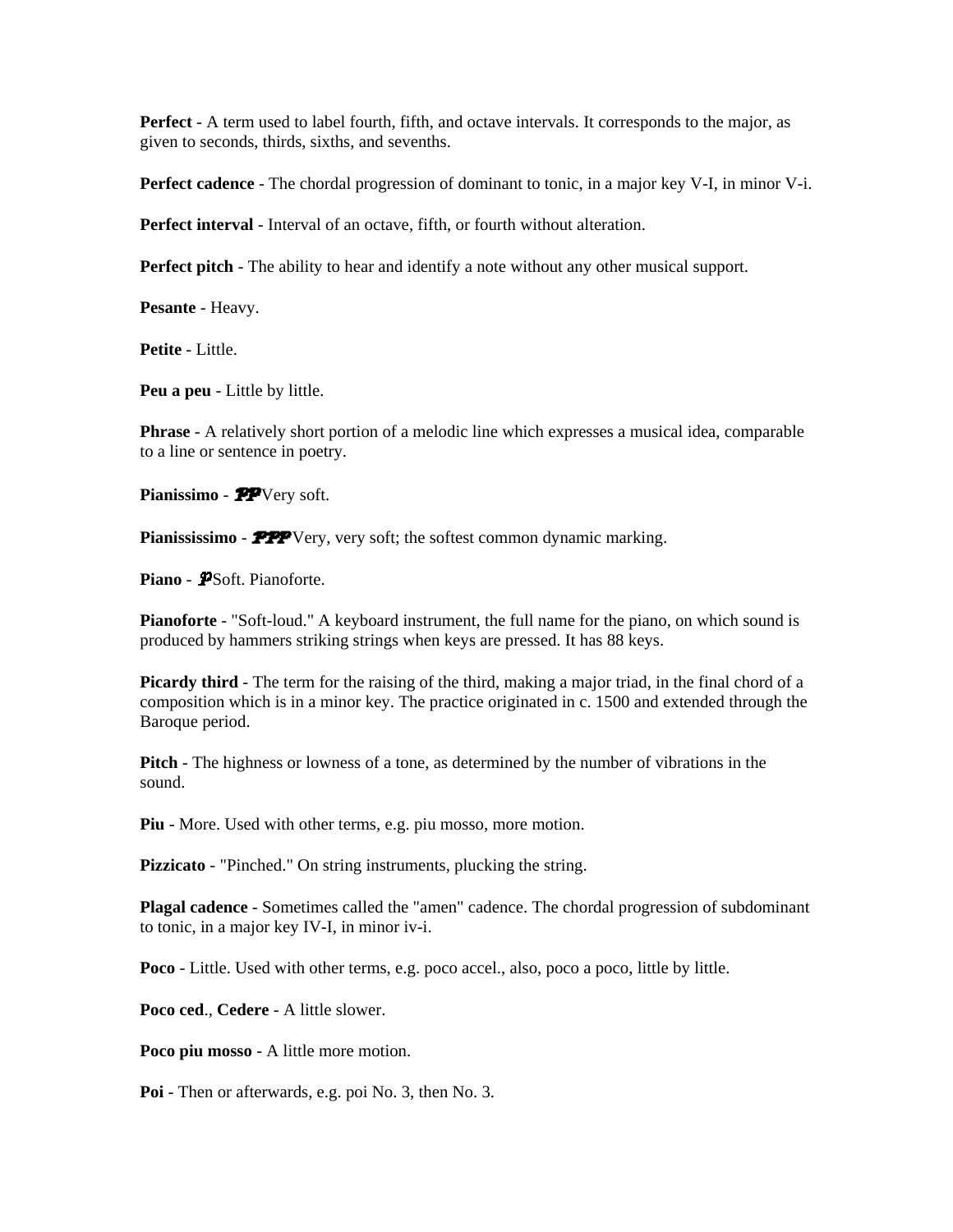**Postlude** - "Play after." The final piece in a multi-movement work. Organ piece played at the end of a church service.

**Prelude** - "Play before." An introductory movement or piece.

**Premiere** - First performance.

**Prestissimo** - Very, very fast. The fastest tempo.

**Presto** - Very quick.

**Primo** - First.

**Principal** - Instrumental section leader.

**Prologue** - An introductory piece that presents the background for an opera.

**Quarter note/rest** - A note/rest one half the length of a half note and one quarter the length of a whole note.  $\mathbf{J}$ 

**Quartet** - A piece for four instruments or voices. Four performers.

**Quasi** - Almost. Used with other terms, e.g. quasi madrigal, almost or as if a madrigal.

**Quintet** - A piece for five instruments or voices. Five performers.

**Rallentando**, **rall** - Gradually slower. Synonymous with ritardando.

**Range** - The gamut of pitches, from low to high, which a singer may perform.

**Rapide** - Rapidly.

**Re** - In solmization, the second degree of the major scale.

**Recital** - A performance by one or more performers.

**Refrain** - A short section of repeated material which occurs at the end of each stanza.

**Relative major and minor scales** - Major and minor scales which have the same key signature.

**Renaissance** - The period c. 1450-1600.

**Repeat** - The repetition of a section or a composition as indicated by particular signs.

Repeat of a section:  $\blacksquare$ 

Repeat from the beginning: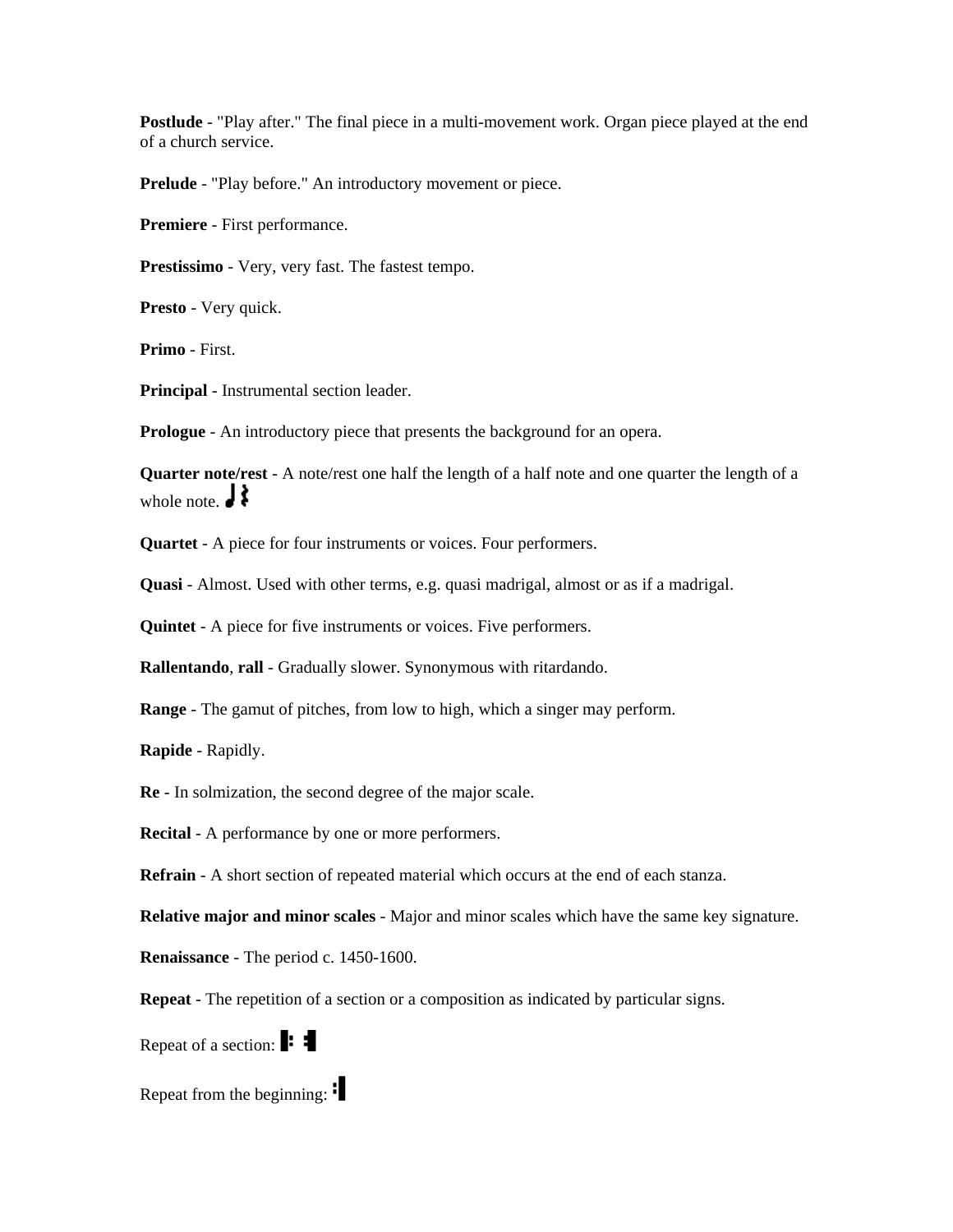Also D.C., repeat from the beginning and D.S., repeat from the sign.

**Resonance** - Reinforcement and intensification of sound by vibrations.

**Rest** - A symbol used to denote silence.

**Rhapsody** - A free style instrumental piece characterized by dramatic changes in mood.

**Rhythm** - The term which denotes the organization of sound in time; the temporal quality of sound.

**Rinforzando** - A reinforced accent.

**Risoluto** - Resolute.

**Ritardando**, **rit** - Gradually slower. Synonymous with rallentando.

**Ritenuto** - Immediate reduction in tempo.

**Ritmico** - Rhythmically.

**Roll** - On percussion instruments, a sticking technique consisting of a rapid succession of notes: f

**Romanticism** - The period c. 1825-1900.

**Root** - The note upon which a triad or chord is built.

**Root position** - The arrangement of a chord in which the root is in the lowest voice.

**Round** - Like the canon, a song in which two or more parts having the same melody, starting at different points. The parts may be repeated as desired.

**Rubato** - The term used to denote flexibility of tempo to assist in achieving expressiveness.

**Rudiments** - On drums, the basic sticking patterns.

**Ruhig** - Quiet.

**Run** - A rapid scale passage.

**Rustico** - Pastoral, rustic, rural.

**Sanft** - Soft, gentle.

**Sans** - Without.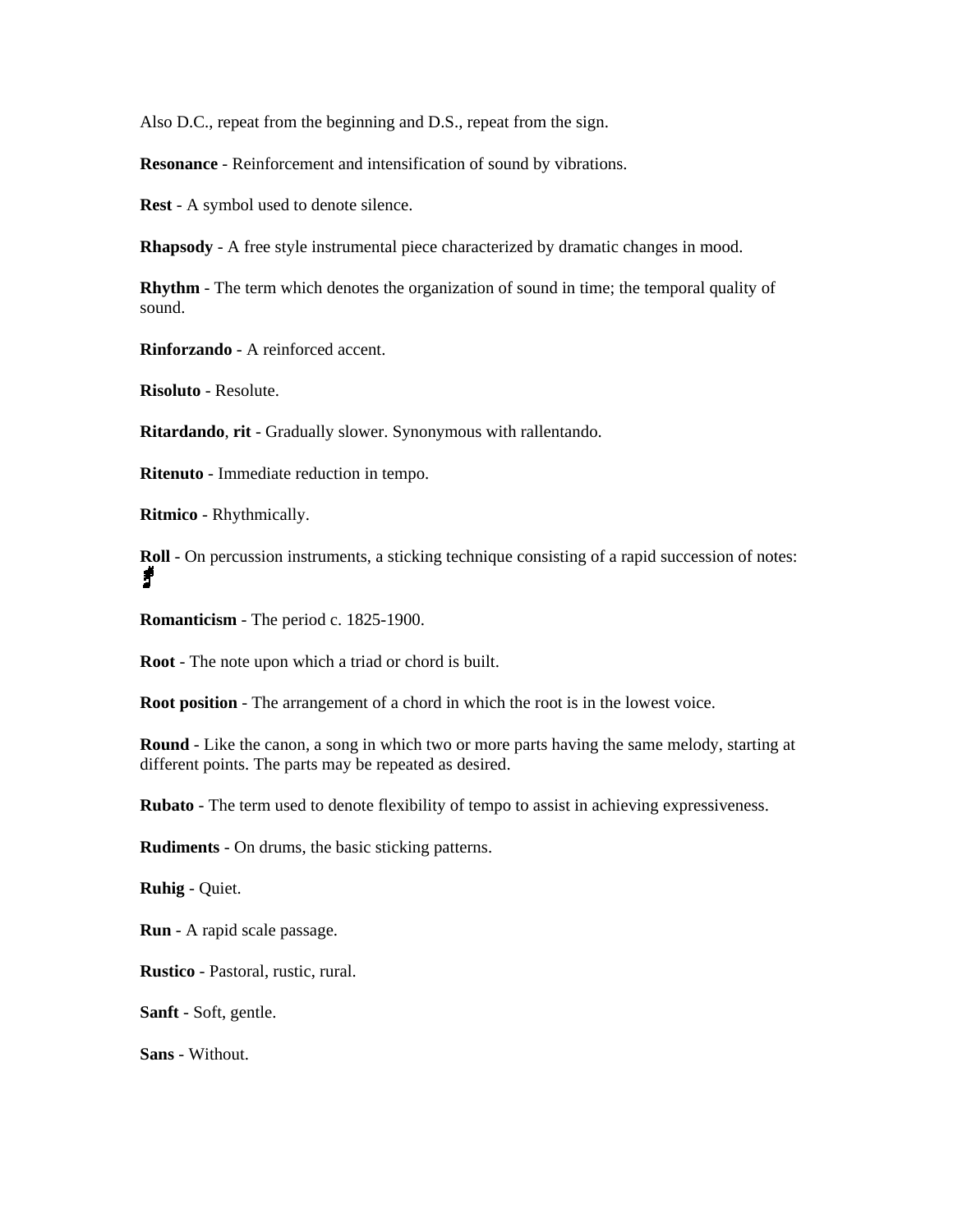**Scale** - A succession of tones. The scale generally used in Western music is the diatonic scale, consisting of whole and half steps in a specific order.

**Scherzo** - "Joke." A piece in a lively tempo. A movement of a symphony, sonata, or quartet in quick triple time, replacing the minuet.

**Schnell** - Fast.

**Score** - The written depiction of all the parts of a musical ensemble with the parts stacked vertically and rhythmically aligned.

**Secco** - "Dry." Unornamented.

**Second** - The second degree of the diatonic scale. Also, the interval formed by a given tone and the next tone above or below it, e.g. c up to d, or c down to b. Intervals of the second may be major, diminished, or augmented.

**Section** - A division of a musical composition.

**Segno** - "Sign."

**Sehr** - Very.

**Sehr leise beginnend** - Very soft in the beginning.

**Semitone** - A half step. The smallest interval on the keyboard.

**Sempre** - Always. Used with other terms, e.g. sempre staccato.

**Semplice** - Simple.

**Senza** - Without. Used with other terms, e.g. senza crescendo.

**Septet** - A piece for seven instruments or voices. Seven performers.

**Sequence** - The repetition of a melodic pattern on a higher or lower pitch level.

**Serenade** - A love song or piece, usually performed below someone's window in the evening.

**Sereno** - Serene, peaceful.

**Seventh** - The seventh degree of the diatonic scale. Also, the interval formed by a given tone and the seventh tone above or below it, e.g. c up to b, or c down to d. Intervals of the seventh may be major, minor, diminished, or augmented.

**Seventh chord** - When a seventh (above the root) is added to a triad (root, third, fifth), the result is a seventh chord, e.g. the dominant triad in the key of C major, g-b-d, with the added seventh becomes g-b-d-f and is labelled  $V^7$ .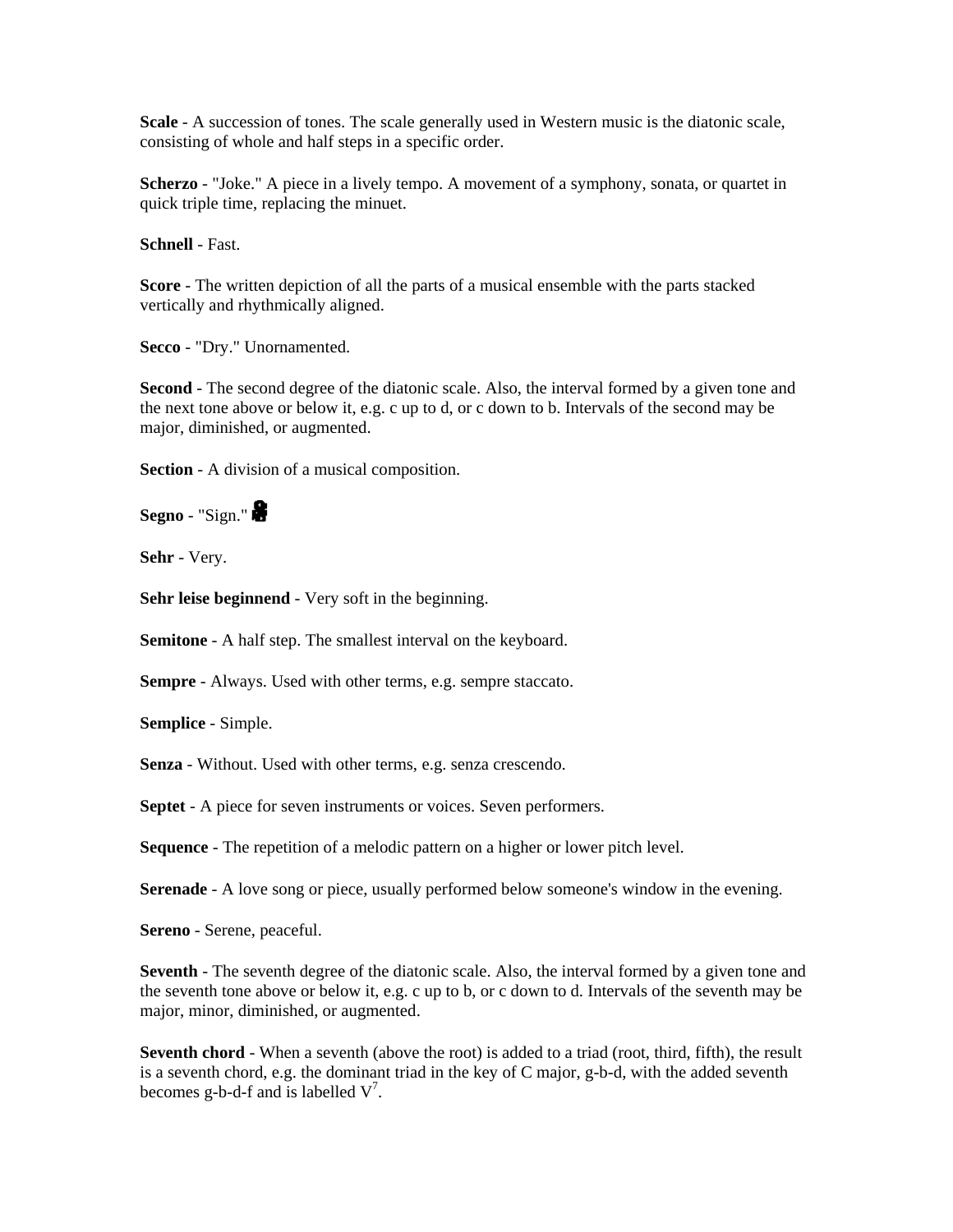**Sforzando**, Sfz, Sf - Sudden strong accent on a note or chord.

**Sharp** -  $\uparrow$  A symbol which raises the pitch of a note one-half step.

**Sheet music** - An individually printed song, most often for voice, piano, guitar,or a combination of the three. Any printed music.

**Shifting meter** - The changing of meter within a composition. Synonymous with changing meter.

**Simile** - An indication to continue in the same manner.

**Sin'** - Until.

**Sinistra** - Left hand.

**Sino** - Until.

**Six-four chord** - The second inversion of a triad, made by placing the fifth of the chord in the lowest voice, e.g.  $C<sub>i</sub>$  is g-c-e.

**Sixteenth note/rest** - A note/rest half the length of an eighth note and a sixteenth the length of a whole note.  $\mathbf{A}_{\mathbf{I}}$ 

**Sixth** - The sixth degree of the diatonic scale. Also, the interval formed by a given tone and the sixth tone above or below it, e.g. c up to a, or c down to e. Intervals of the sixth may be major, minor, diminished, or augmented.

**Sixth chord** - The first inversion of a triad, made by placing the third of the chord in the lowest voice, e.g.  $C_6$  is e-g-c.

**Skip** - Melodic movement of more than one whole step.

**Slur** - A curved line placed above or below two or more notes of different pitch to indicate that they are to be performed in legato style.

**Smorzando** - Fading away.

**Soave** - Sweet, mild.

**Sognando** - Dreamily.

**Sol** - In solmization, the fifth degree of the major scale.

**Solmization** - The term for the use of syllables for the degrees of the major scale: do, re, mi, fa, sol, la ti, do. The minor scale (natural) is la, ti, do, re, mi, fa, sol, la.

**Solo** - To perform alone or as the predominant part.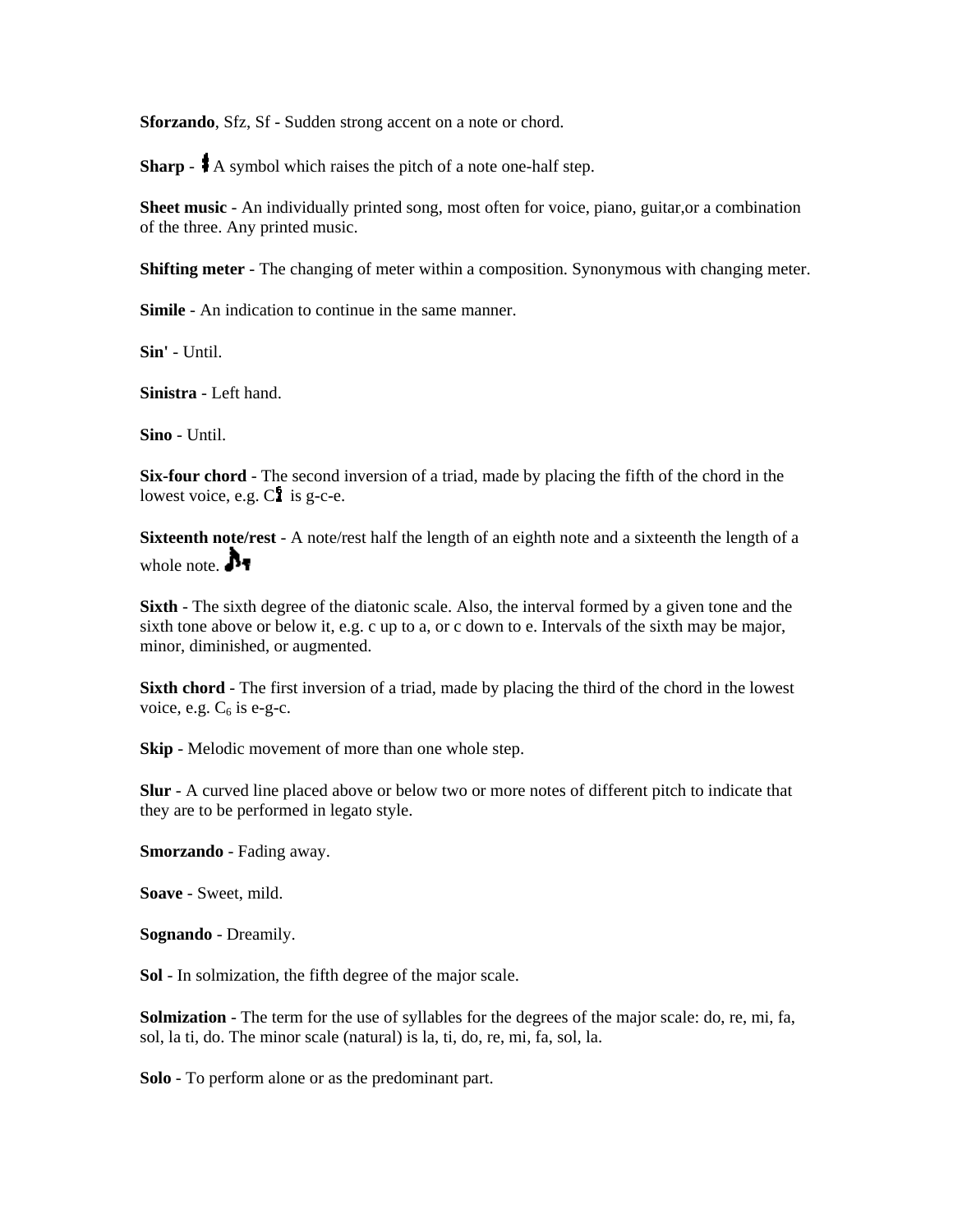**Sonata** - An instrumental piece, often in several movements.

**Sonatina** - A short sonata.

**Sostenuto** - Sustaining of tone or slackening of tempo.

**Spiccato** - On string instruments, a bowing technique wherein the bow is bounced on the string at moderate speed.

**Staccato** - Detached sounds, indicated by a dot over or under a note. The opposite of legato.

**Staff** - The most frequently used staff has five horizontal lines, with four spaces, upon which the notes and other musical symbols are placed.

**Stanza** - A selection of a song, two or more lines long, characterized by a common meter, rhyme, and number of lines.

**Stesso** - Same.

**String instrument family** - Instruements with strings that produce sound when plucked, bowed, or struck.

**Strophic** - A term used to describe a song in which all the stanzas of the text are sung to the same music. The opposite of through-composed.

**Subdominant** - The fourth degree of the major or minor scale. Also, the name of the triad built on the fourth degree of the scale, indicated by IV in a major key and by iv in a minor key.

**Subito** - Suddenly.

**Submediant** - The sixth degree of a major or minor scale. Also, the name of the triad built on the sixth degree of the scale, indicated by VI in a major key and by vi in a minor key.

**Sul** - On the.

**Supertonic** - The second degree of the major or minor scale. Also, the name of the triad built on the second degree of the scale, indicated by II in a major scale and ii<sup>o</sup> in a minor scale.

**Sur** - On, over.

**Suspension** - The use of a nonharmonic tone to delay the resolution of a chord, frequently as it occurs in a cadence.

**Svelto** - Quick, light.

**Symphony** - A piece for large orchestra, usually in four movements, in which the first movement often is in sonata form. A large orchestra.

**Syncopation** - Accent on an unexpected beat.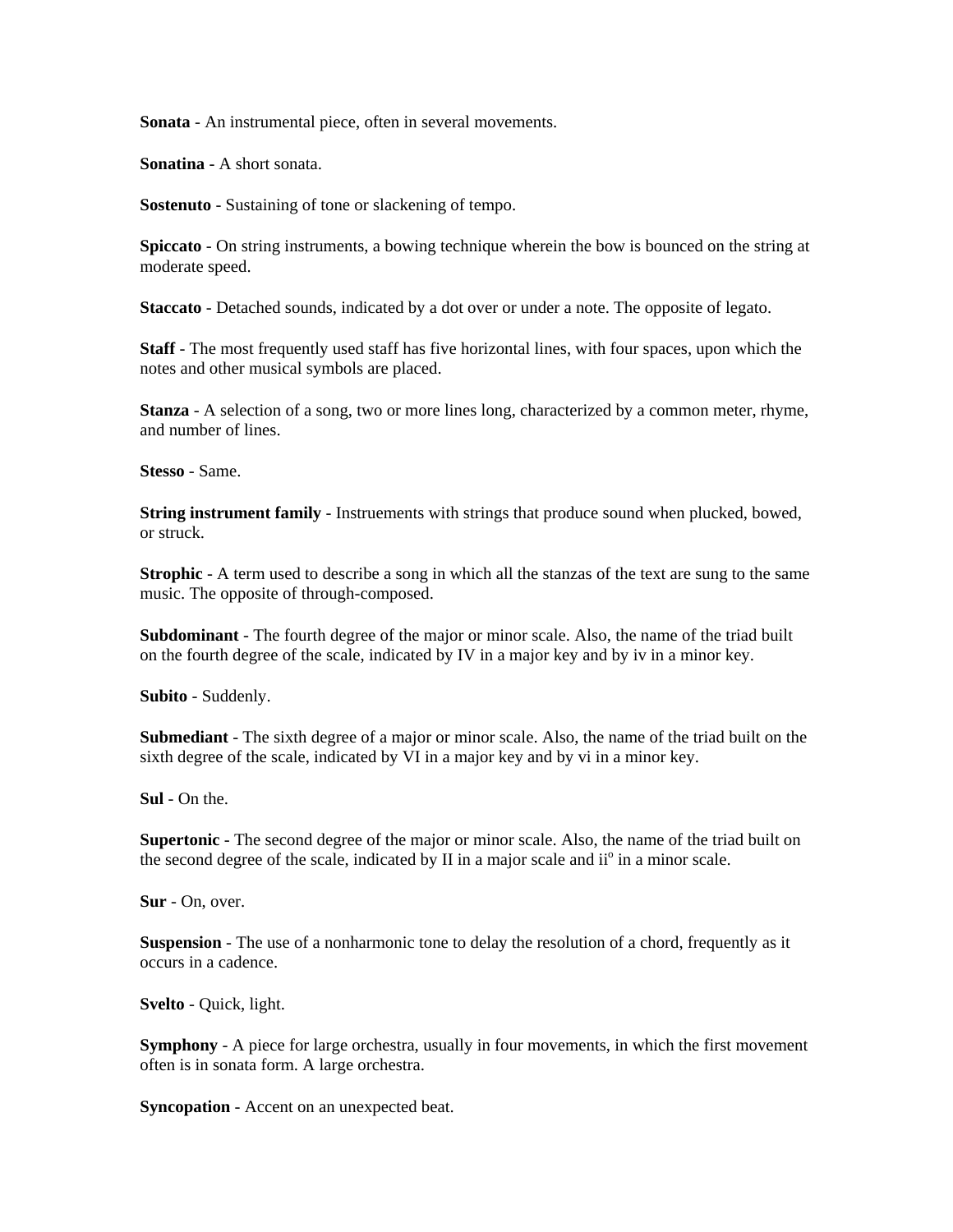**Tanto** - Much, so much.

**Tempo** - The rate of speed in a musical work.

**Tempo primo** - Return to the original tempo.

**Teneramente** - Tenderly.

**Tenor clef** - The C clef falling on the fourth line of the staff.

**Tenuto, ten** - Hold or sustain a note longer than the indicated value, usually not as long a duration as the fermata.

**Ternary form** - Three-part form in which the middle section is different from the other sections. Indicated by ABA.

**Terraced dynamics** - The Baroque style of using sudden changes in dynamic levels, as opposed to gradual increase and decrease in volume.

**Tertian harmony** - A term used to describe music based on chords arranged in intervals of thirds.

**Tessitura** - The general pitch range of a vocal part.

**Texture** - The term used to describe the way in which melodic lines are combined, either with or without accompaniment. Types include monophonic, homophonic, and polyphonic, or contrapuntal.

**Theme** - The musical subject of a piece (usually a melody), as in sonata form or a fugue. An extramusical concept behind a piece.

**Theme and variations** - A statement of musical subject followed by restatements in different guises.

**Theory** - The study of how music is put together.

**Third** - The third degree of the diatonic scale. Also, the interval formed by a given tone and the third tone above or below it, e.g. c up to e, or c down to a. Intervals of the third may be major, minor, diminished, or augmented.

**Through-composed** - A term used to describe a song in which the music for each stanza is different. The opposite of strophic.

**Ti** - In solmization, the seventh degree of the major scale. Also called the leading tone.

**Tie** - A curved line over or below two or more notes of the same pitch. The first pitch is sung or played and held for the duration of the notes affected by the tie.

**Time signature** - Synonymous with meter signature.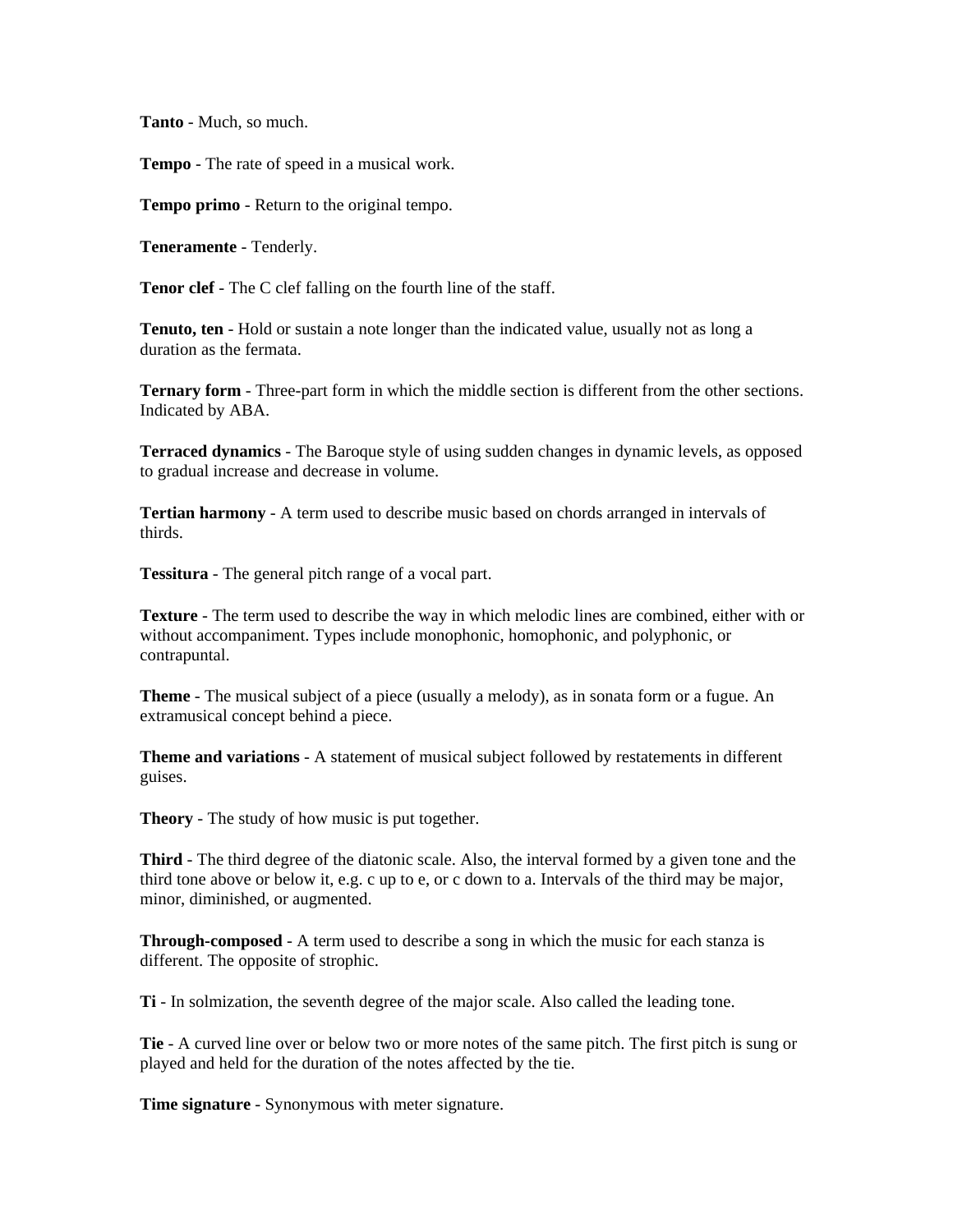**Tonality** - The term used to describe the organization of the melodic and harmonic elements to give a feeling of a key center or a tonic pitch.

**Tone** - A note; the basis of music.

**Tone clusters** - The simultaneous sounding of two or more adjacent tones.

**Tonguing** - On wind instruements, articulation with the tongue.

**Tonic** - The first note of a key. Also, the name of the chord built on the first degree of the scale, indicated by I in a major key or i in a minor key.

**Tono** - Tone, key, pitch.

**Tosto** - Quick.

**Tranquillo** - Tranquilly; quietly; calm.

**Transposition** - The process of changing the key of a composition.

**Tre** - Three. Used with other terms, e.g. a tre voci, in three parts.

**Treble clef** - The G clef **T** falling on the second line of the staff.

**Triad** - A chord of three tones arranged in thirds, e.g. the C-major triad c-e-g, root-third-fifth.

**Trill**, **tr** - A musical ornament performed by the rapid alternation of a given note with a major or minor second above.

**Triple meter** - Meter based on three beats, or a multiple of three, in a measure.

**Triplet** -  $\prod_{n=1}^{\infty} \prod_{n=1}^{\infty}$  a group of three notes performed in the time of two of the same kind.

**Troppo** - Too much. Used with other terms, e.g. allegro non troppo, not too fast.

**Turn** -  $\bullet$  A musical ornament characterized by the rapid performance of a given note, the major or minor second above and below, and a return to the given note.

 $\equiv$  is performed as  $\equiv$ 

**Tutti** - All. A direction for the entire ensemble to sing or play simultaneously.

**Twelve-tone technique** - A system of composition which uses the twelve tones of the chromatic scale in an arbitrary arrangement called a tone row or series. The row may be used in its original form, its inversion, in retrograde, and in the inversion of the retrograde. The system was devised by Arnold Schoenberg in the early 20th century.